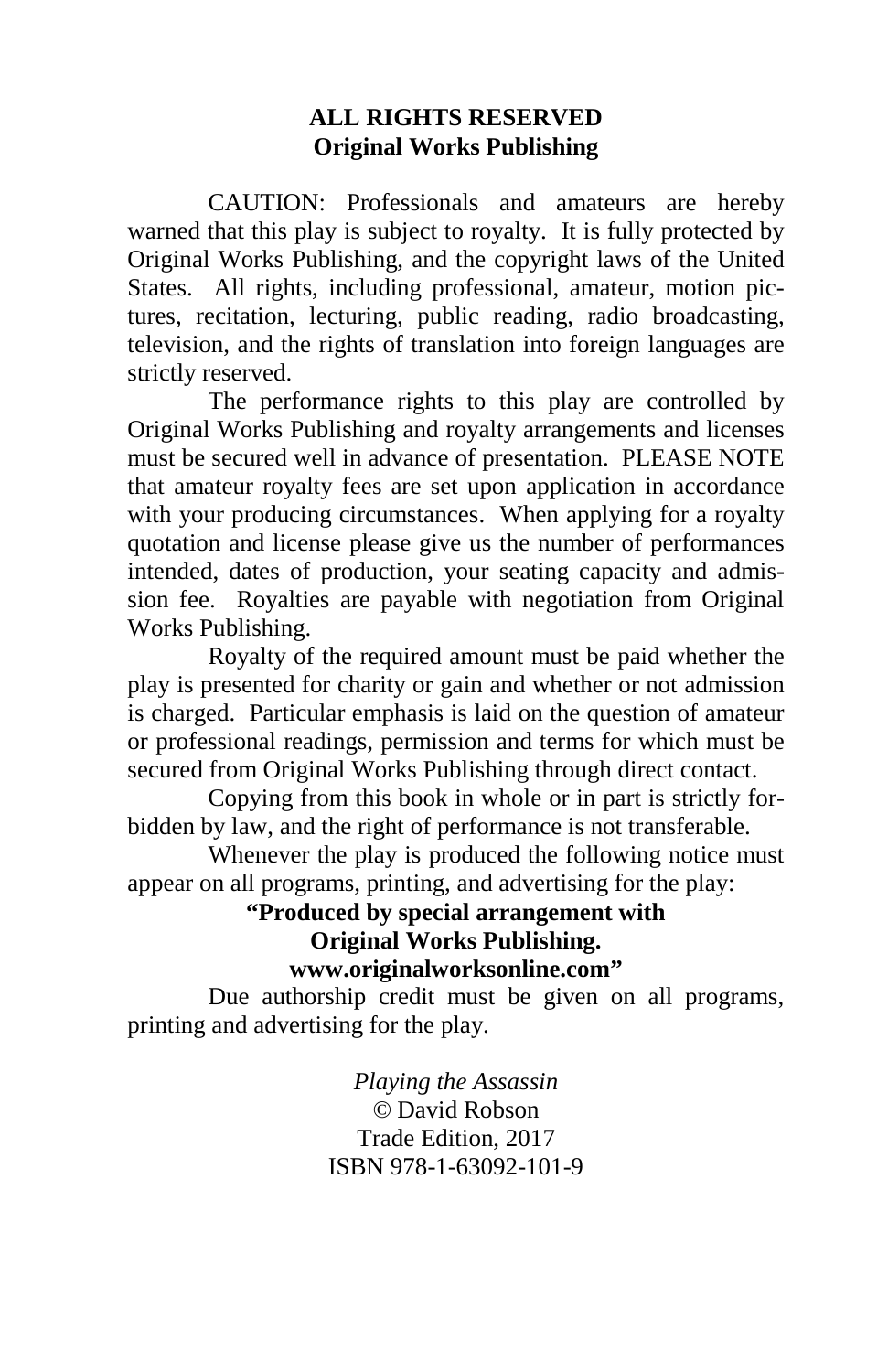# *Also Available by David Robson*



## **MAN MEASURES MAN**

**Synopsis:** In the waning days of the Kosovo conflict, two  American doctors travel to Macedonia to offer their ser- vices to Albanian refugees. Into the chaos of the medical  camp, a mysterious boy arrives, forcing the doctors to reexamine their actions and the personal ethics that guide  them.

 **Cast Size:** 4 Males, 2 Females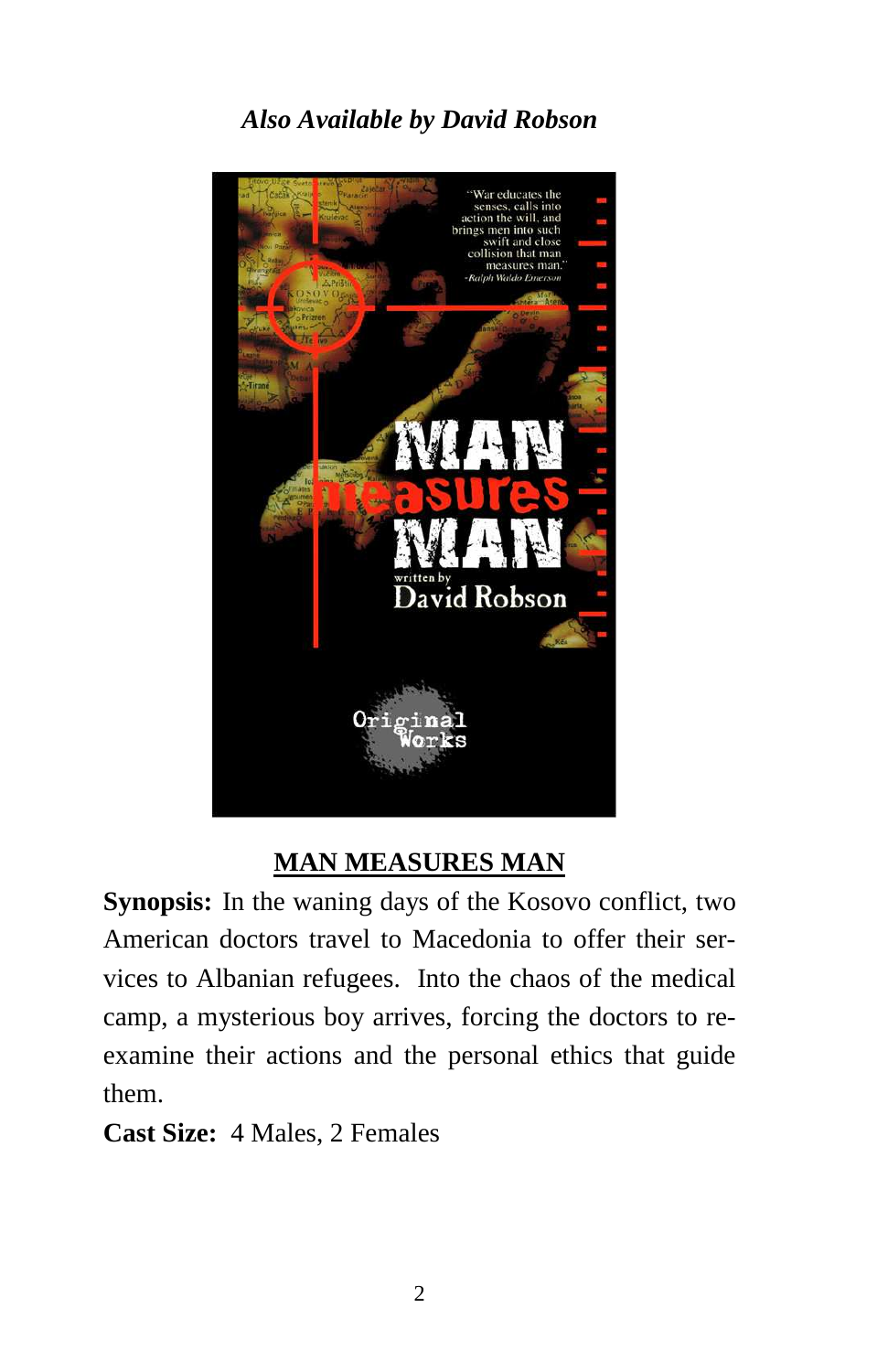# **Playing the Assassin by David Robson**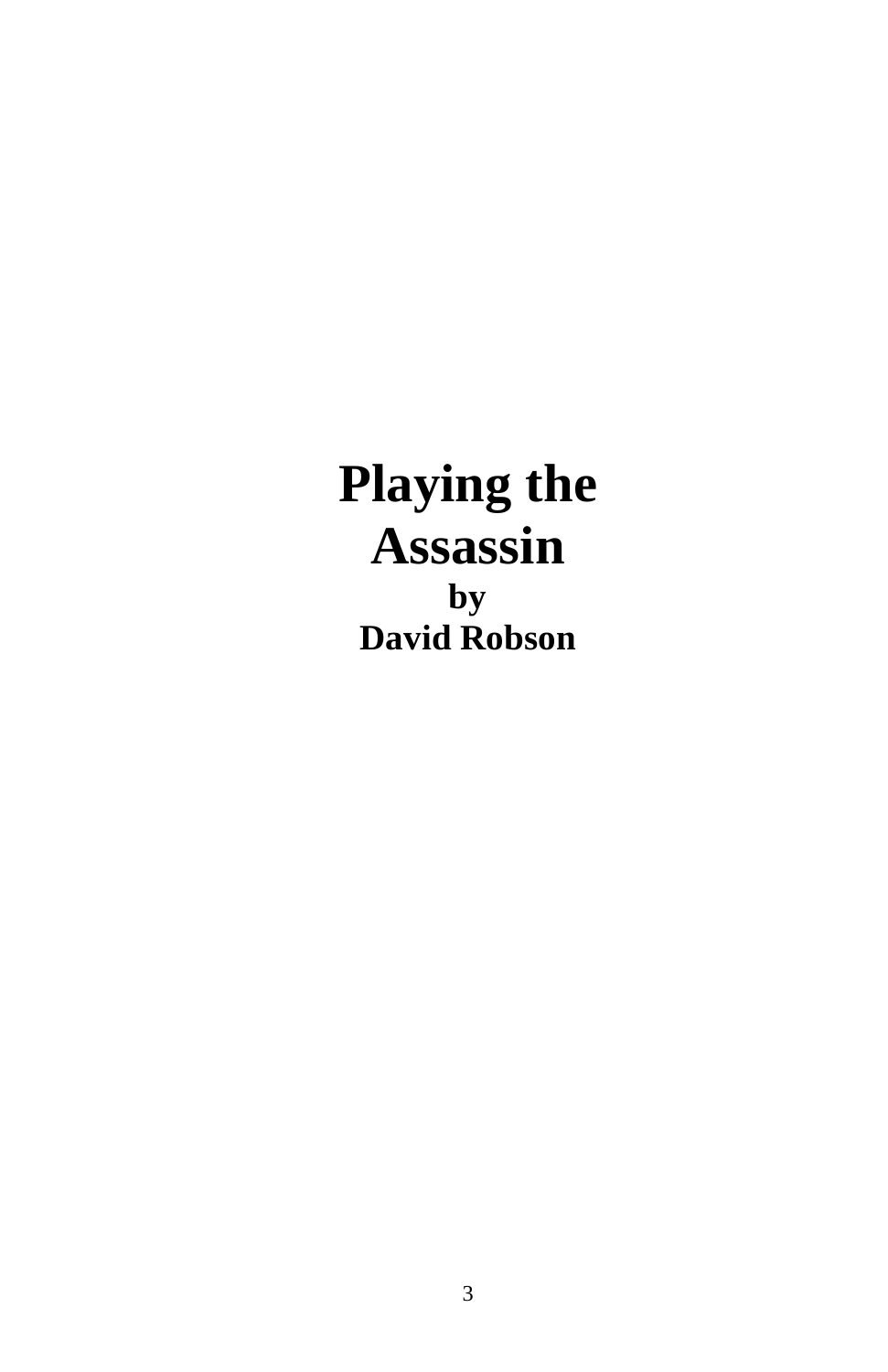*For Seth Reichgott and Joe Brancato, two of the finest coaches I know.*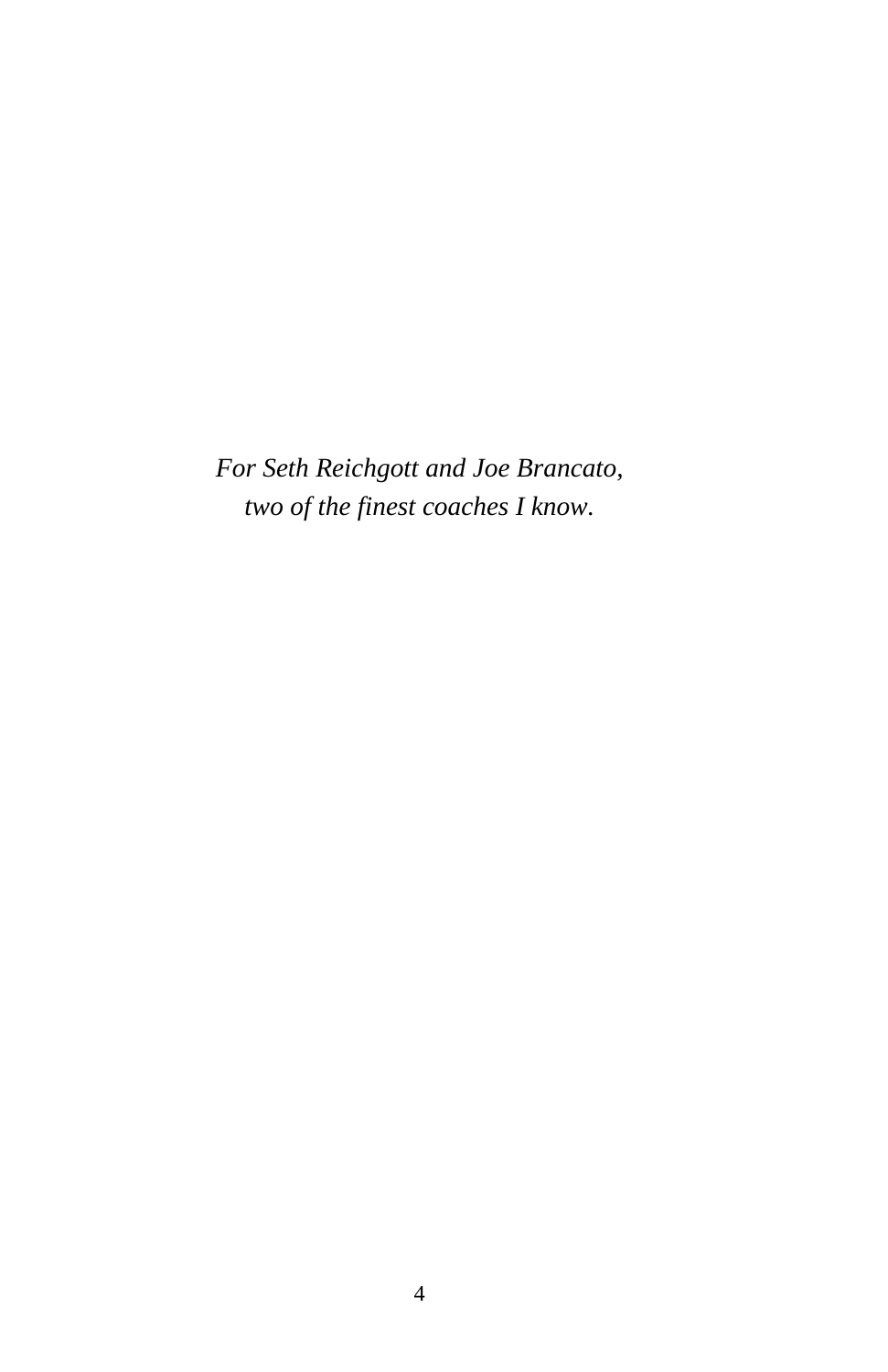*Assassin* was first produced in Philadelphia, Pennsylvania, in a co-production by InterAct Theatre Company (Seth Rozin, Founder and Producing Artistic Director; Anneliese Van Arsdale, Managing Director) and Act II Playhouse (Tony Braithwaite, Artistic Director; Howie Brown, Managing Director). Performances began on January 18, 2013. The director was Seth Reichgott; the set was designed by Dirk Durossette, the costumes were designed by Maggie Baker, the lighting was designed by James Leitner, the sound was designed by Ashley Turner, the fight choreography was by Mike Consenza; the stage manager was Tom Helmer. The cast was as follows:

#### FRANK Brian Anthony Wilson

LEWIS Dwayne A. Thomas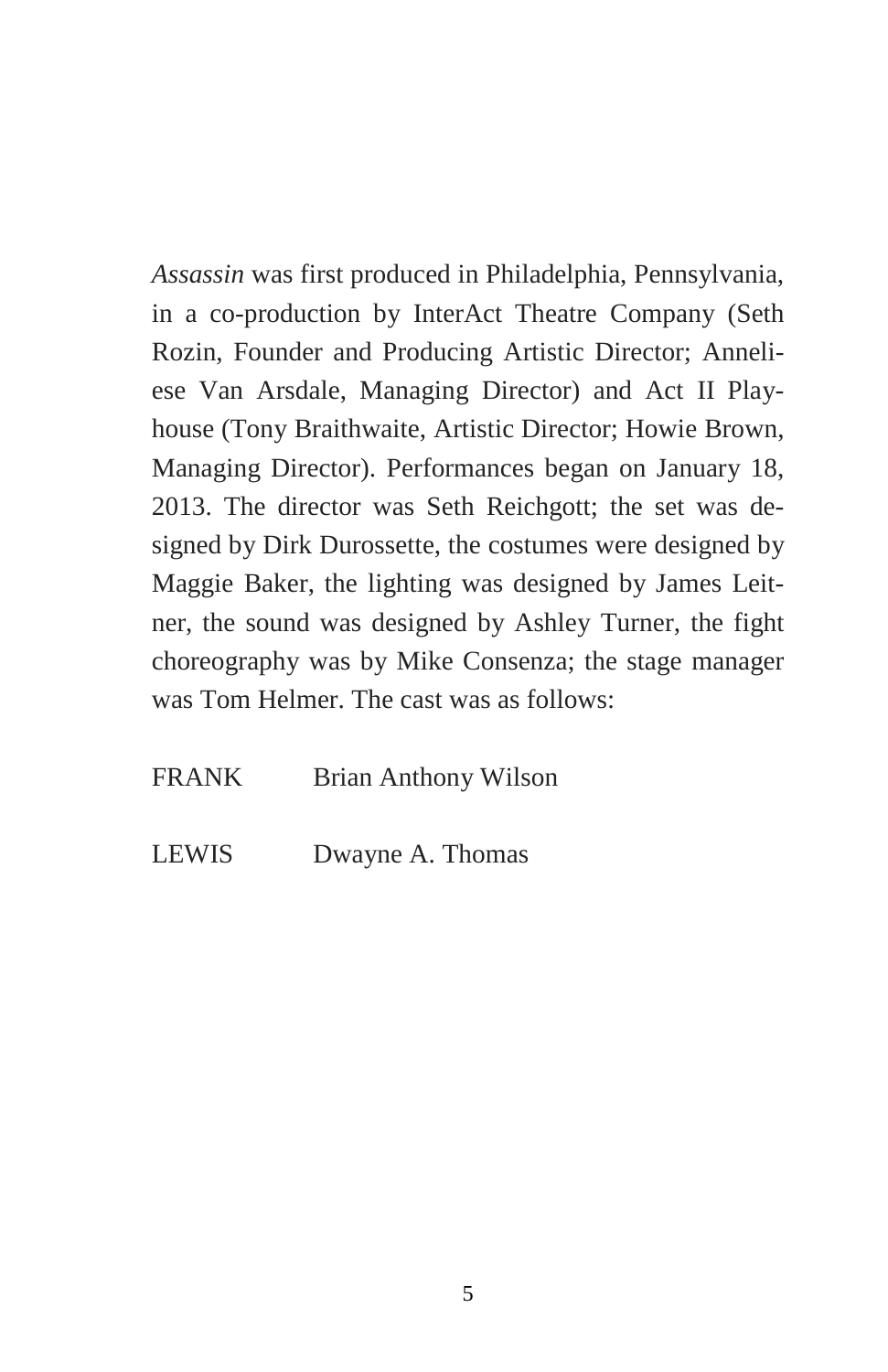*Playing the Assassin*, a revised version of the play, was first produced in Stony Point, New York, by Penguin Rep Theatre (Joe Brancato, artistic director; Andrew M. Horn, Executive Director). Performances began on September 19, 2014. The director was Joe Brancato. The scenic design was by Brian Prather, the costumes were designed by Charlotte Palmer-Lane, the lighting was designed by Ed McCarthy, the sound was designed by Emily Auciello, the fight choreography was designed by Christopher Plummer; the stage manager was Michael Palmer. The cast was as follows:

LEWIS Garrett Lee Hendricks

FRANK Ezra Knight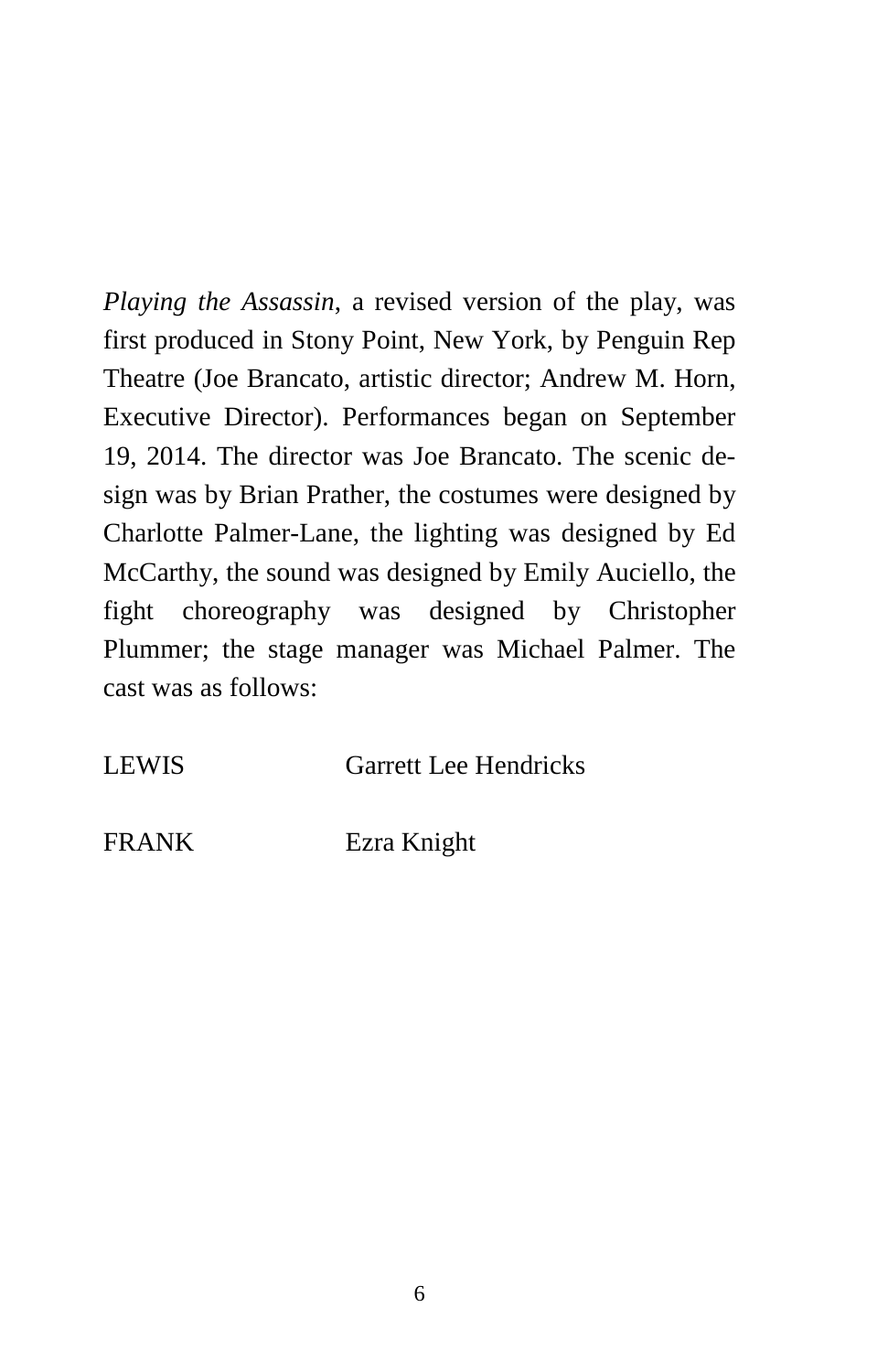"A man goes far to find out what he is." —Theodore Roethke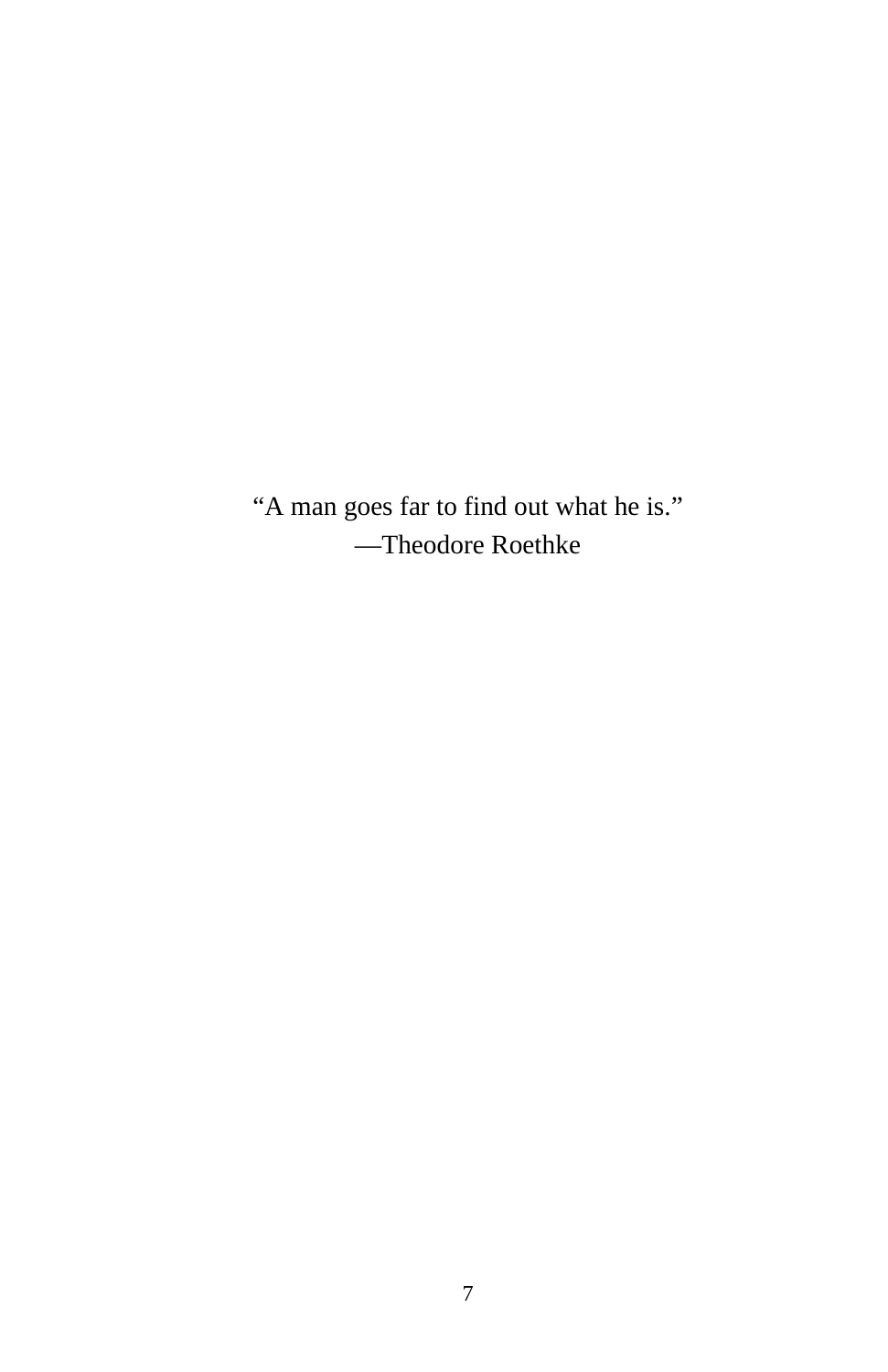# **CHARACTERS**

FRANK, *African American ex-professional football player, fifties* 

LEWIS, *African American television producer*, *thirties* 

#### **SETTING**

Hotel room, Chicago, Illinois

#### **TIME**

Present

## **NOTE**

*Playing the Assassin* works best when actors and director view it as a "fight for yardage," as in the game of professional football. The characters study each other, prowl the field of battle, look for openings in their opponent's defenses, and fight to stand their ground. Still, if the play is viewed simply as a "football play," the proverbial woods and trees may be missed completely. Ultimately, these men are fighting for their lives and a chance at redemption. Beyond that, the play should be performed for maximum intensity.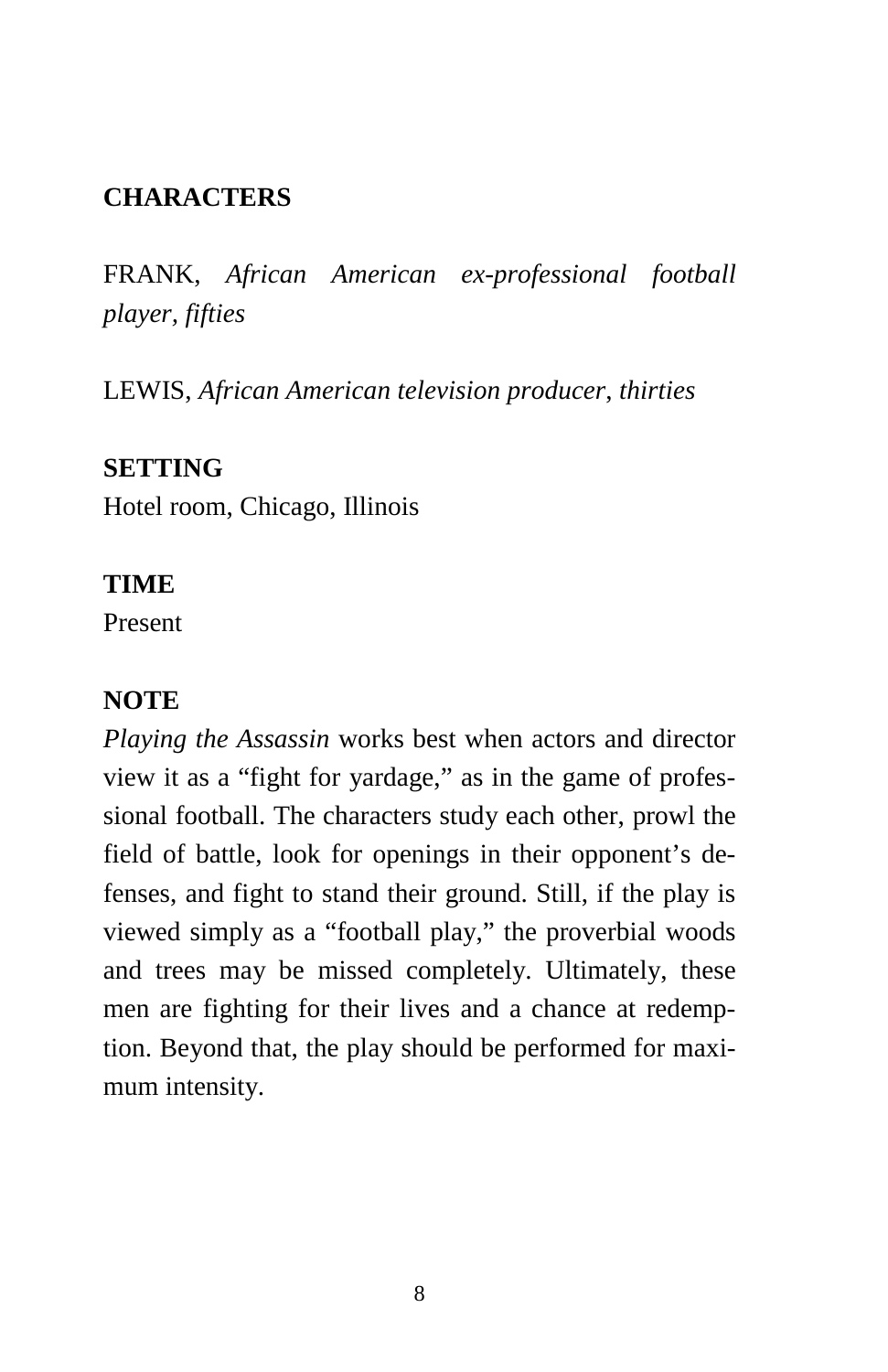#### PLAYING THE ASSASSIN

*(Lights rise on a mid-price hotel suite. Door, up right, leads to a hallway. This is the living room part of the suite, with a sofa, chair, coffee table, small refrigerator, and television. A jacket is flung over the chair; a glass and a pill bottle [a mini bottle of booze] sit on the coffee table, [along with a row of pill bottles]. A cane stands in a corner. Upstage center is an open doorway that leads to the bedroom and bathroom. The television, which does not face the audience, is loud—a football game. LEWIS, in a suit, stands center holding his briefcase.)* 

FRANK *(Off)*: Sorry I'm running a little late: Lost track of time.

LEWIS: It's not a problem.

*(LEWIS looks around the room, examining the booze, the pill bottles.)* 

FRANK *(Off)*: I'll be there in a minute.

LEWIS: Take your time.

FRANK *(Off)*: Have a seat. Help yourself to a drink.

LEWIS: I'm fine, thanks.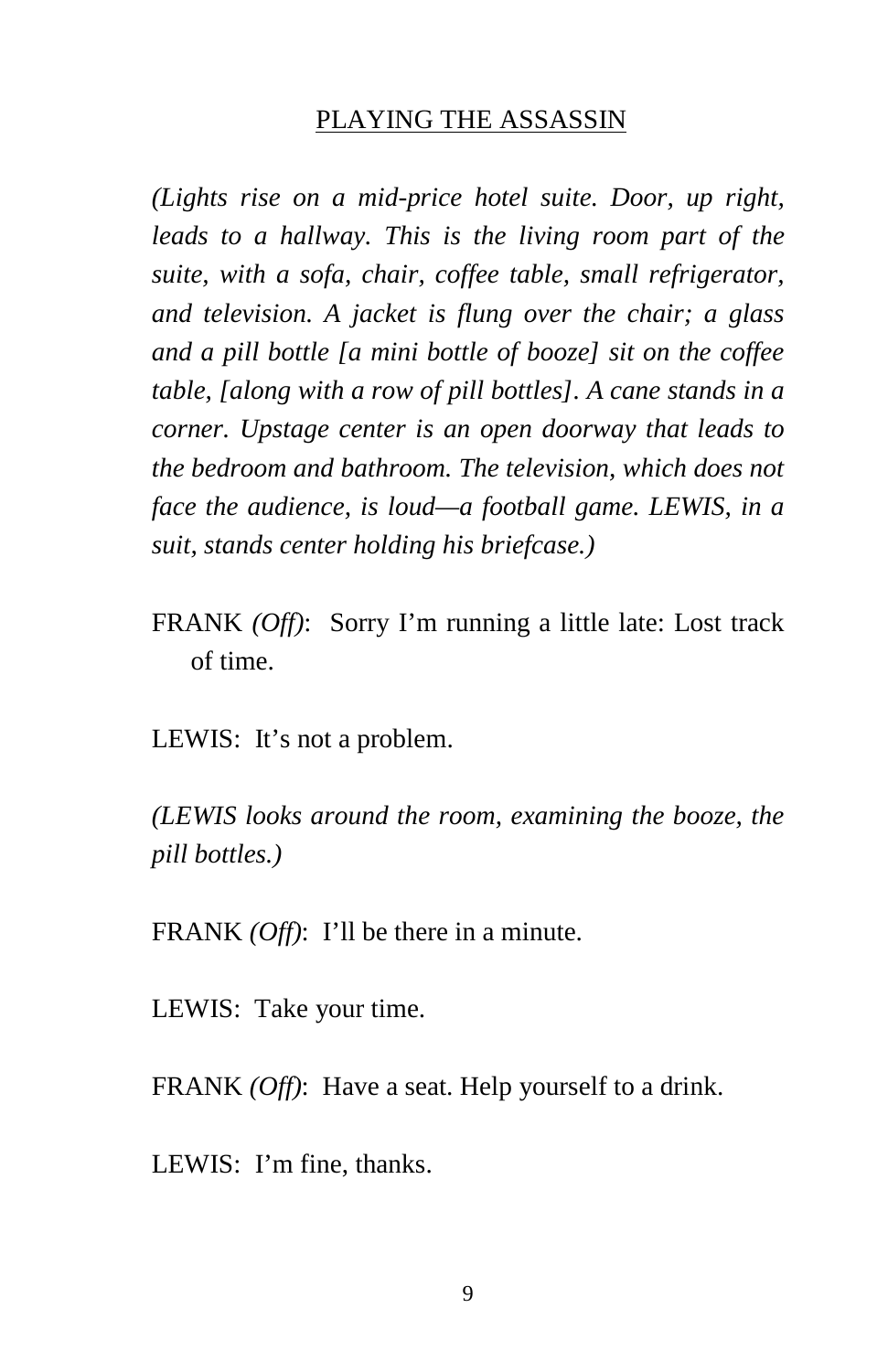- FRANK *(Off)*:Whatever you say!
- LEWIS: When did you get in?
- FRANK *(Off)*: About an hour ago.
- LEWIS: From San Francisco?

*(FRANK enters from the bedroom.)* 

- FRANK: From Oakland.
- LEWIS: I didn't realize Oakland had an airport.
- FRANK: Oh, yeah, got all kinds of things in Oakland now: gas stations, hospitals, Targets… I'm messing with you.
- LEWIS: That's funny.
- FRANK: I like to joke around sometimes: puts people at ease, you know?
- LEWIS: Pleasure to meet you, sir.
- FRANK: Thank you.
- LEWIS: I hope your room is satisfactory?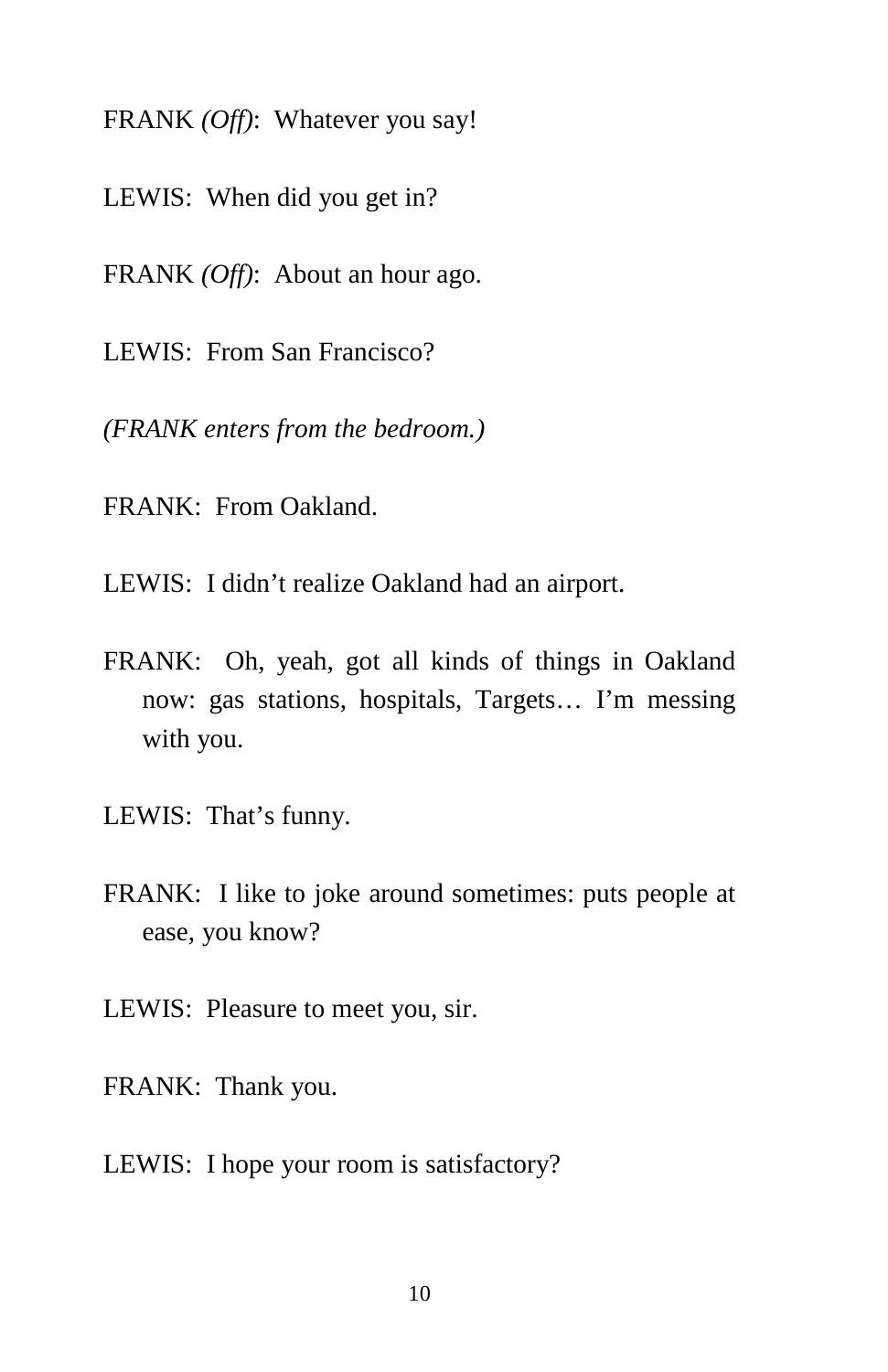- FRANK: It's fine—kind of nice, actually. Still, you won't see the younger guys today staying in a place like this. They only go five stars. Something to drink before we go?
- LEWIS: What are you having?
- FRANK: Oh, me? Just a soda—not a drinker. You?
- LEWIS: Juice is fine.

*(FRANK goes to mini bar, returns, eyes on the TV, and hands LEWIS a bottle of juice. FRANK un-mutes the TV.)* 

- FRANK: Would you look at that? Patriots again. They're making this look easy. Who you rooting for?
- LEWIS: No preference really.
- *(FRANK turns down the volume on the TV.)*
- FRANK: But these are the playoffs, baby. Only come once a year. You got like somebody.
- LEWIS: The Ravens have had a good season.
- FRANK: Hell yes, they have.
- LEWIS: Tough year for your old team the Raiders, though.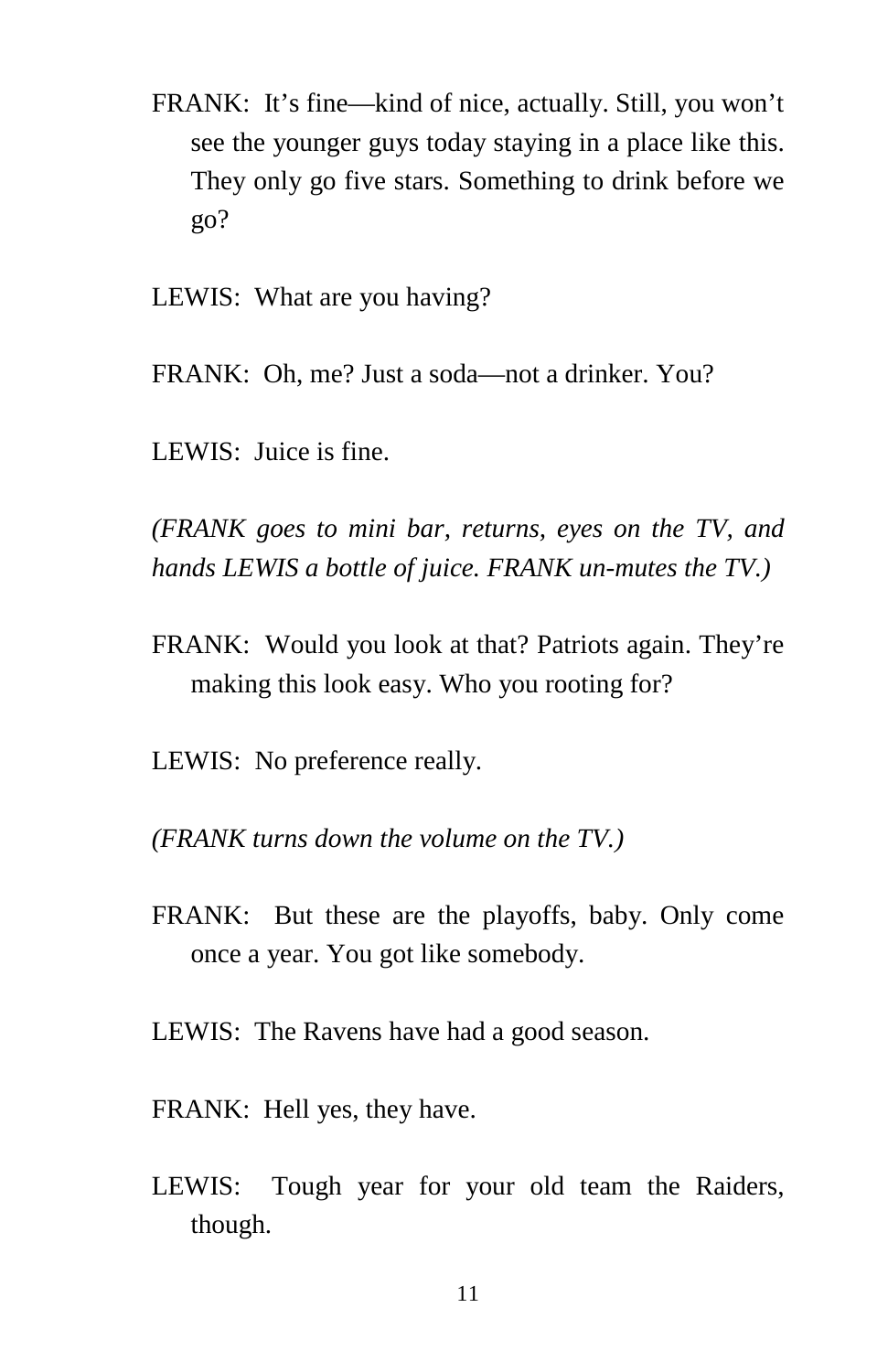FRANK: Worst record in the NFL.

- LEWIS: That's too bad.
- FRANK: An embarrassment! But, once a Raider, always a Raider.
- LEWIS: A different story from when you played.
- FRANK: Tell me about it. *(FRANK checks his watch.)* Hey, I guess we better get downstairs—don't want to keep them all waiting.
- LEWIS: What's that?
- FRANK: This is a meet-and-greet, right?
- LEWIS: I don't know what you mean.
- FRANK: You bring in the network brass, we all shoot the shit, you guys blow a little smoke up my ass, and then we get this thing done.
- LEWIS: Oh, no, it's nothing like that.
- FRANK: So what is it?
- LEWIS: I'm here to finalize plans and conduct a preinterview with you.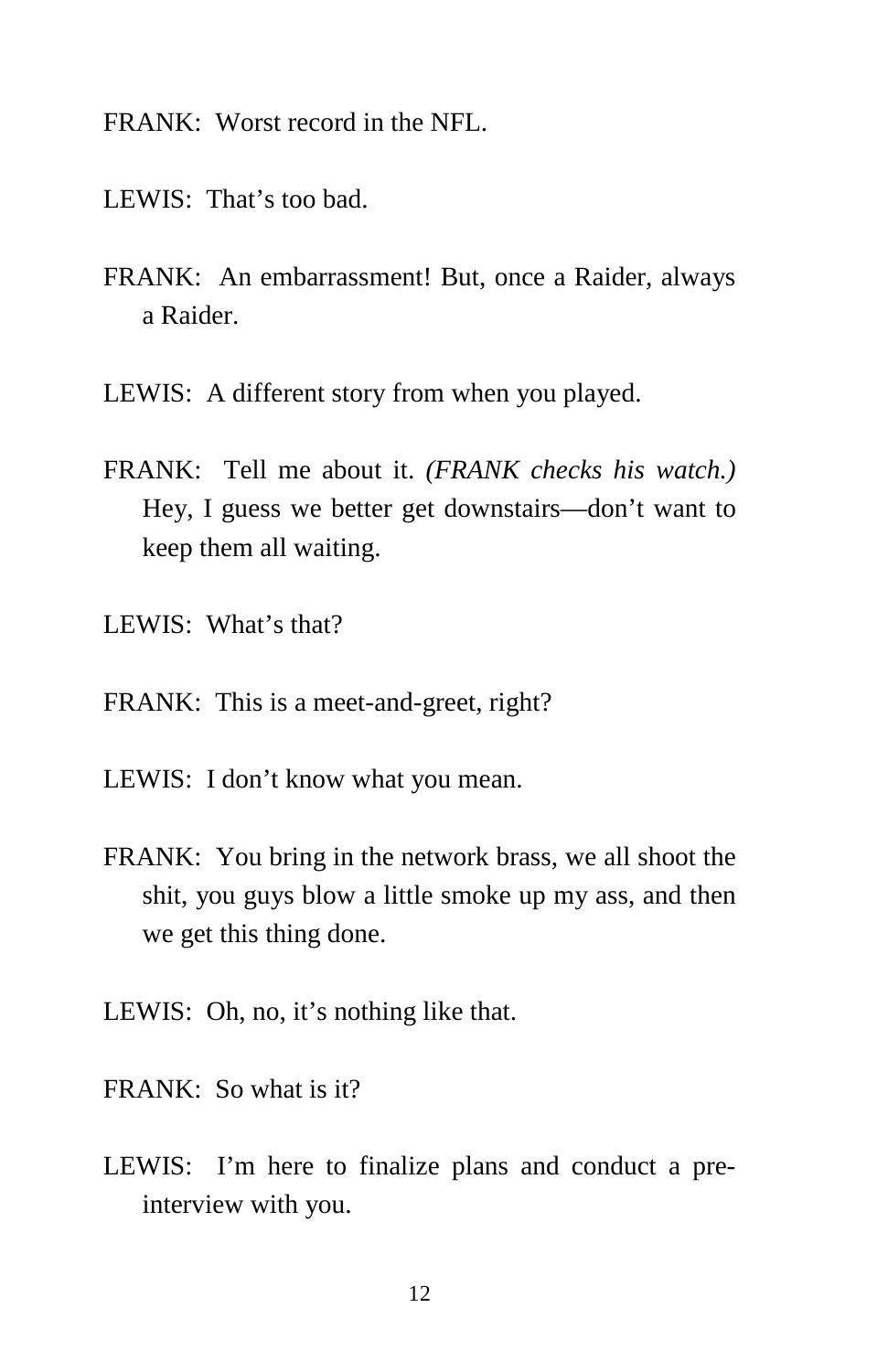- FRANK: Just the two of us…
- LEWIS: Yes, if that's alright.
- FRANK: It's just that on the phone you gave me the impression that this was a big deal…
- LEWIS: As far as CBS is concerned it is a very big deal. We're doing an interview piece on the two of you that will be shown in the hour prior to the Super Bowl itself. We're still in the planning stages, but we'll most likely have a host asking you questions in front of massive photos from your playing days.
- FRANK: I like the sound of that.
- LEWIS: I'm thinking it'll begin with some kind of montage from your games and intersperse interviews with each of you separately. Then, at some point, we'll show the two of you together.
- FRANK: Together?
- LEWIS: It's a reunion, after all.
- FRANK: But what if he doesn't, you know…
- LEWIS: What?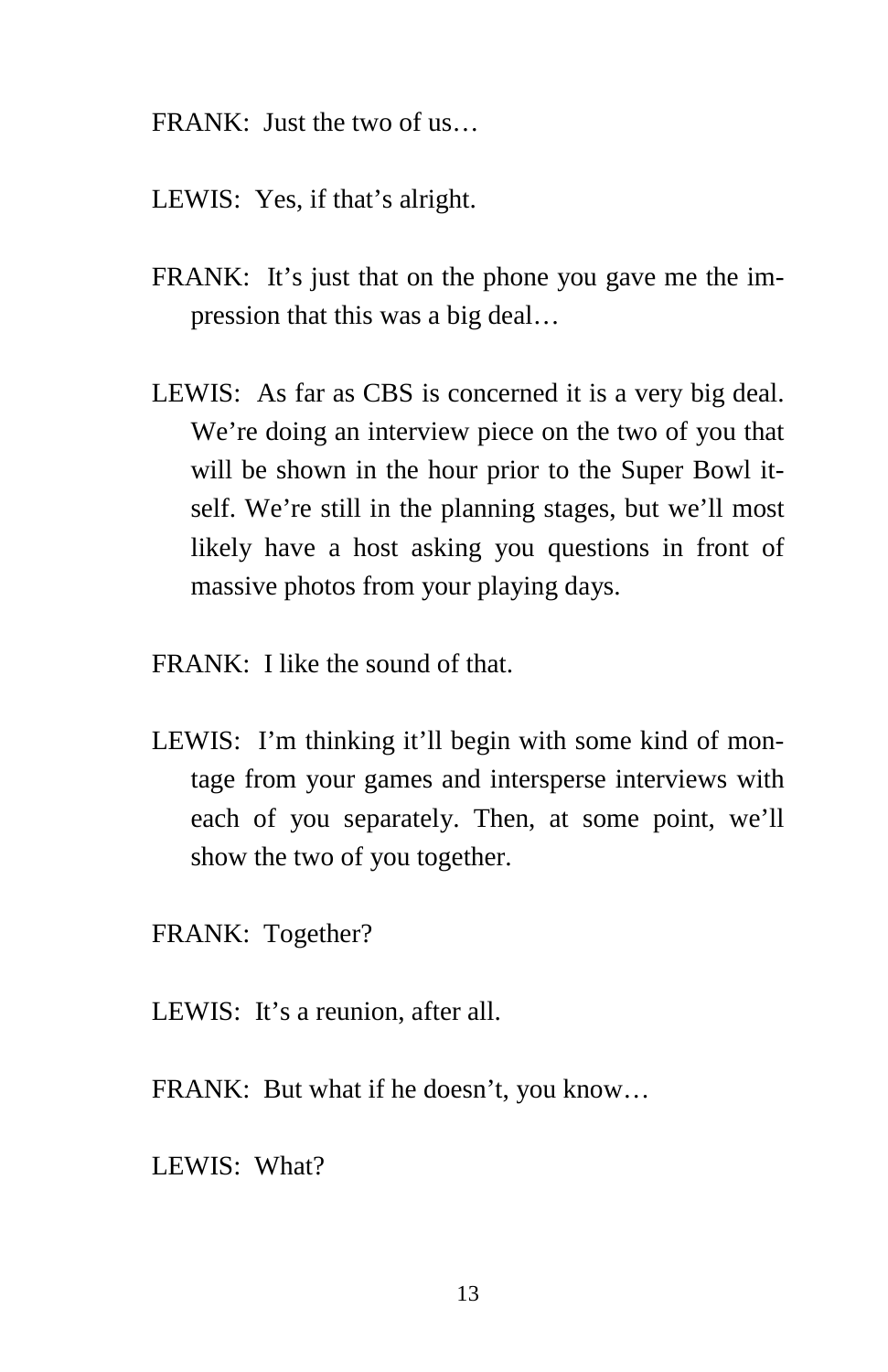- FRANK: What if he won't…? I don't want to upset the man.
- LEWIS: What's most important is that the two of you meet face-to-face. What happens next is up to you.
- FRANK: I guess you're right. And hey, whatever heightens the drama and shit. Drum roll, please, right?
- LEWIS: That's right.
- FRANK: Damn, Super Bowl pre-game!
- LEWIS: It's a big showcase.
- FRANK: The biggest! We'll light up the night sky, baby—ratings through the roof.
- LEWIS: That's the plan.
- FRANK: What are you going to call it?
- LEWIS: Call it—?
- FRANK: You've got to give it a name—some kind of tagline to sell this thing.
- LEWIS: Usually the marketing department takes care of—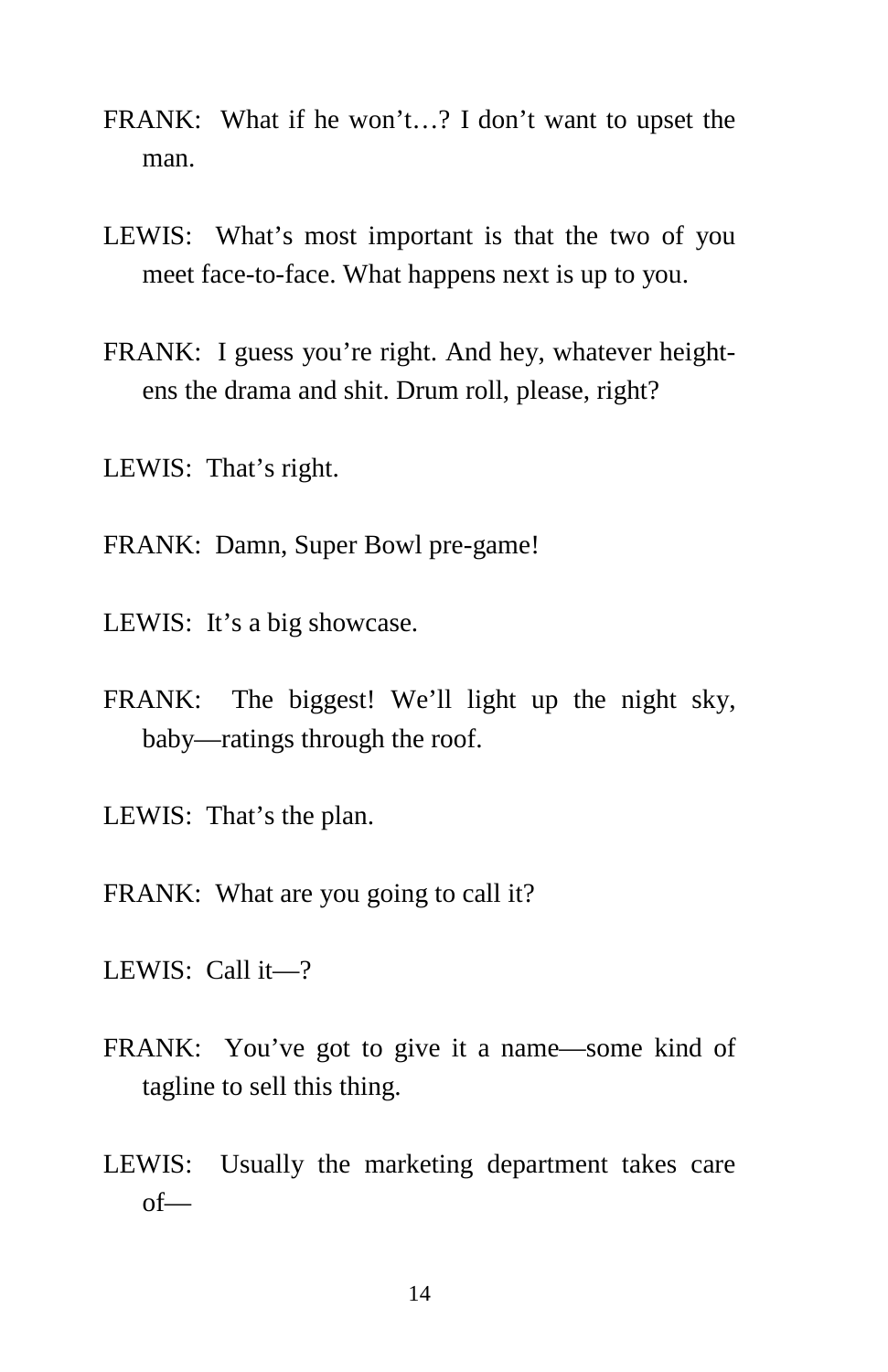- FRANK: Call it something like, uh…uh…I got it: "Reunion of the Legends." What do you think?
- LEWIS: I don't know if it's quite accurate.
- FRANK: Sure, it's accurate—
- LEWIS: Lyle Turner was injured during his second season.
- FRANK: So what? It sounds good; that's all that matters.
- LEWIS: I guess a little hyperbole couldn't hurt.
- FRANK: A one-time, never-before-seen reunion between two of the NFL's greatest players!
- LEWIS: Two decades in the making.
- FRANK: Yeah, but who's counting, right?
- LEWIS: Aren't you?
- FRANK: What's that supposed to mean? Why should I be counting?
- LEWIS: No reason. I'm just making conversation.
- FRANK: Once something's done, it's done—no looking back.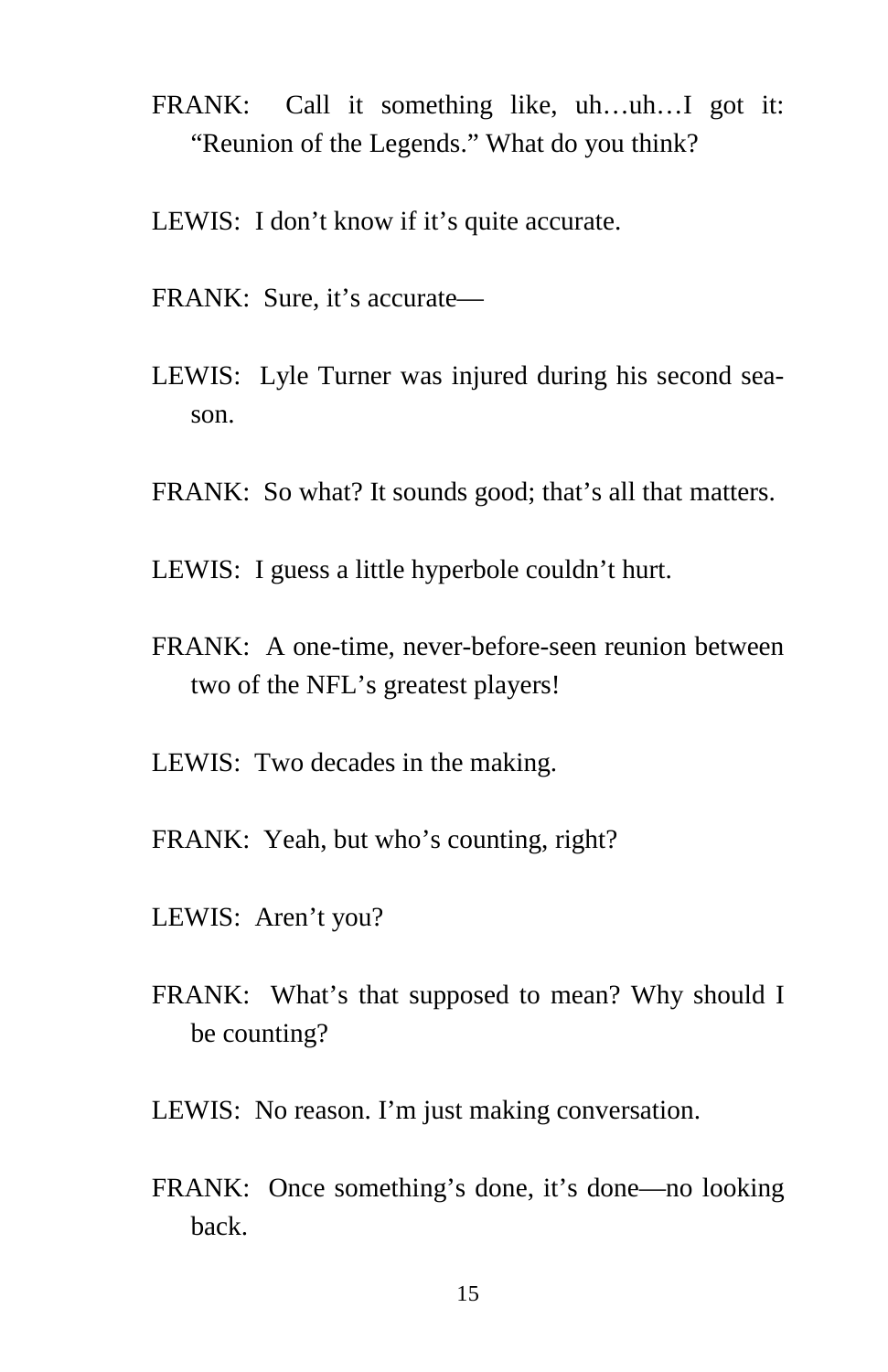- LEWIS: I'm sure you're right.
- FRANK: What is it you do for CBS exactly?
- LEWIS: I'm a segment producer. I do the leg work make the contacts, set up interviews, all the behind-the -scenes stuff.
- FRANK: Yeah, and the on-air guys take all the credit.
- LEWIS: That's okay; I prefer being the research guy.
- FRANK: Shy type, huh?
- LEWIS: I've just learned, over time, where the power really lies. They report the stories, but I write the stories. Those talking heads don't say a word unless they get it from me.
- FRANK: Then I guess calling me was your idea.
- LEWIS: Yes. It's a great human interest story.
- FRANK: You got that right.
- LEWIS: The NFL tried to bury what happened between you and Lyle Turner. It was a black eye on the sport, a tragedy that they wanted to forget about as quickly as possible.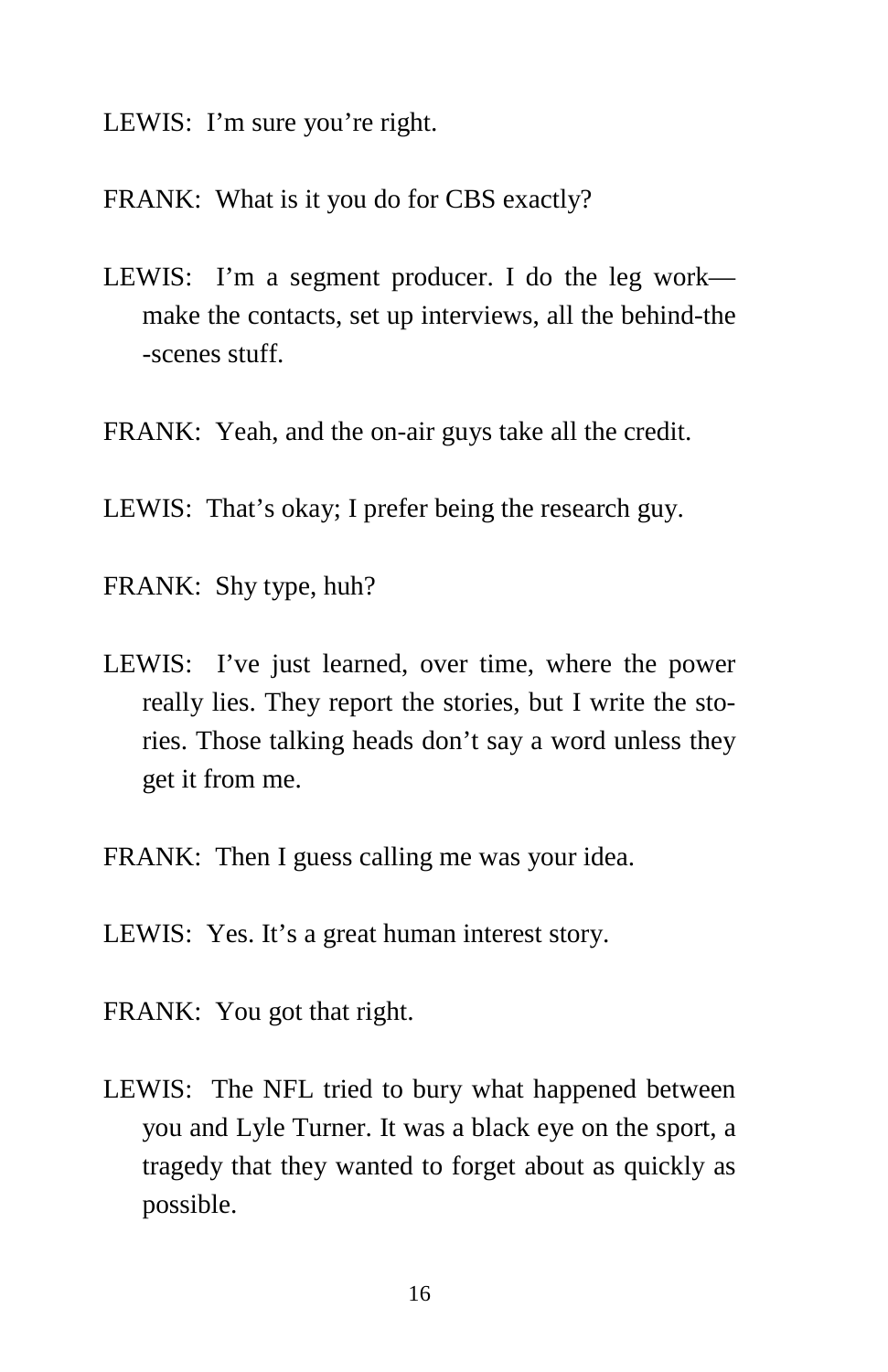- FRANK: So why not keep it buried?
- LEWIS: The drama needs an ending, doesn't it?
- FRANK: What'd you have in mind?
- LEWIS: How it ends really isn't up to me, Mr. Baker.
- FRANK: I guess not.
- LEWIS: The ball's in your court, as it were.
- FRANK: Yeah, but see, I don't play tennis.
- LEWIS: No, you prefer contact sports.
- FRANK: I like fucking people up.
- LEWIS: I'll have to remember that. Listen, I'm sorry this is all so last minute.
- FRANK: No problem at all.
- LEWIS: But the Super Bowl is two weeks away. We have to get this done tonight, or it just isn't going to happen.
- FRANK: I'm easy to work with, believe me. It's the other guy you need to worry about.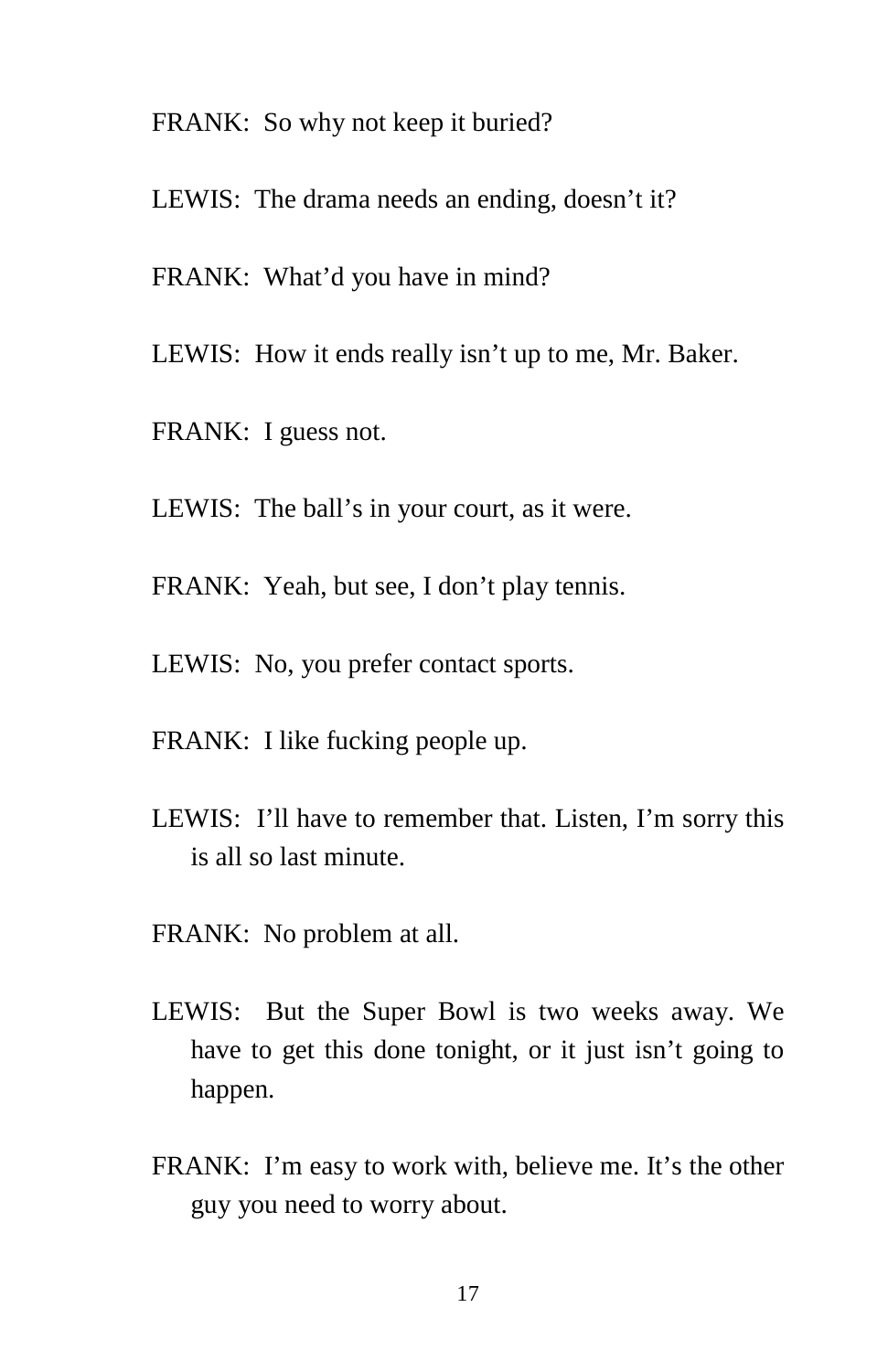- LEWIS: That's already taken care of. We reached out to Mr. Turner last week.
- FRANK: Oh, yeah? What'd he say?
- LEWIS: He's interested.
- FRANK: You talked to him directly?
- LEWIS: We did.
- FRANK: Everybody has a price, don't they? And when the network calls you, you answer.
- LEWIS: It's now or never, isn't it? Neither of you is getting any younger.
- FRANK: We're not that old, son.
- LEWIS: No, but you likely don't have another twenty years to sort this out.
- FRANK: I feel you; I feel you right there. You, uh, ready to get going?
- LEWIS: Sure, just let me finish this. Are you in a hurry?
- FRANK: No, no, not at all. Take your time.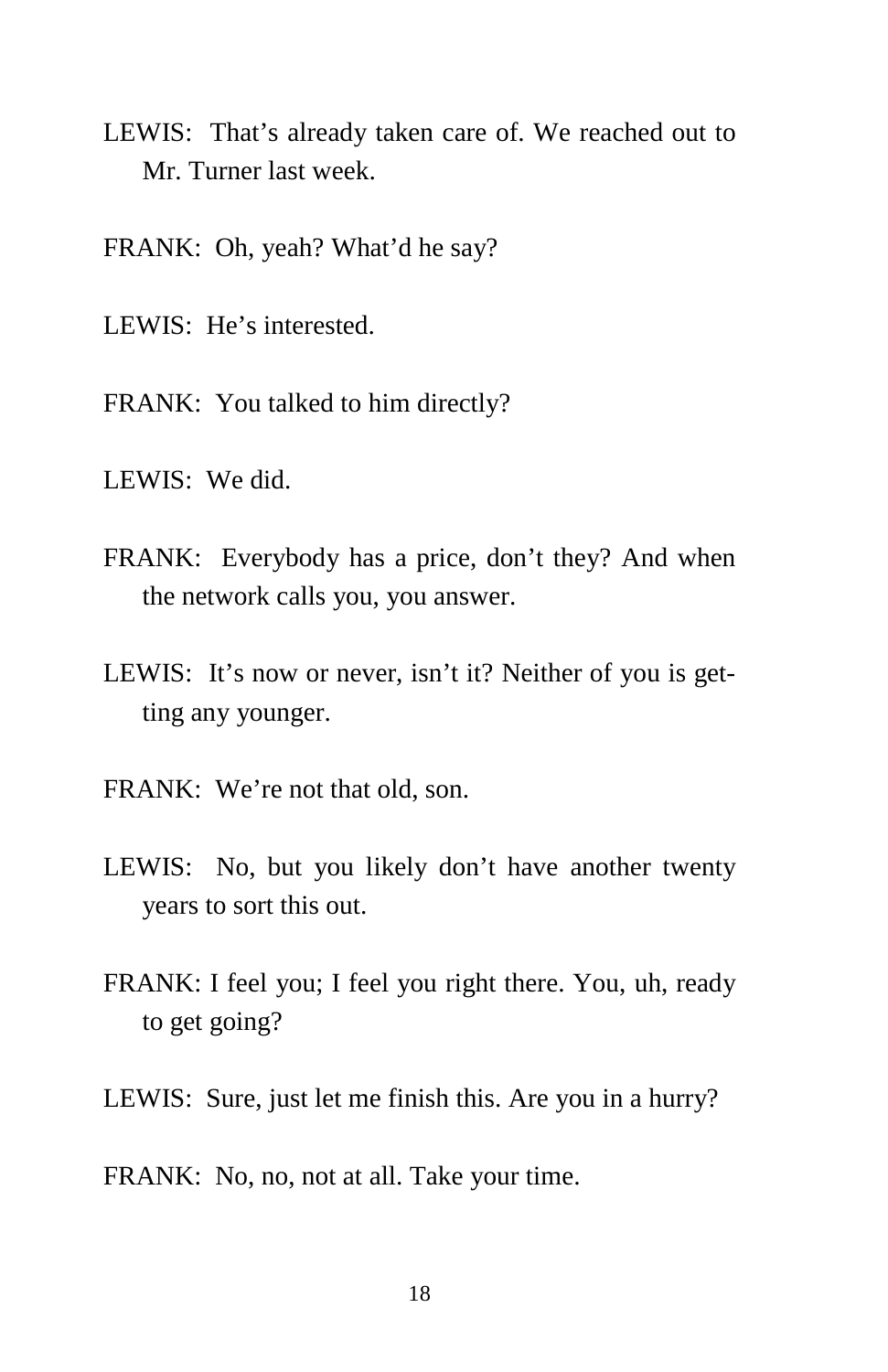LEWIS: Thanks.

- FRANK: Do you mind if we, uh, we talk [about] money while we got a few minutes?
- LEWIS: We can talk about anything you want.
- FRANK: 'Cause we *are* talking a payday, aren't we?
- LEWIS: CBS does not make a habit of paying for its interviews, but considering the extraordinary nature of this story, the network is willing to offer each of you \$100,000.
- FRANK: One hundred thousand…
- LEWIS: You don't sound happy.
- $FRANK$ : This shit is exclusive.
- LEWIS: The cost of broadcasting the Super Bowl is very expensive.
- FRANK: Don't give me no song and dance, "we have no money", bullshit, now. It's the biggest event on TV every year. Advertisers pay millions. You can squeeze a little more money out of your bosses if you really want to. I'm negotiating for Lyle, too, you know? Whatever I get, he gets.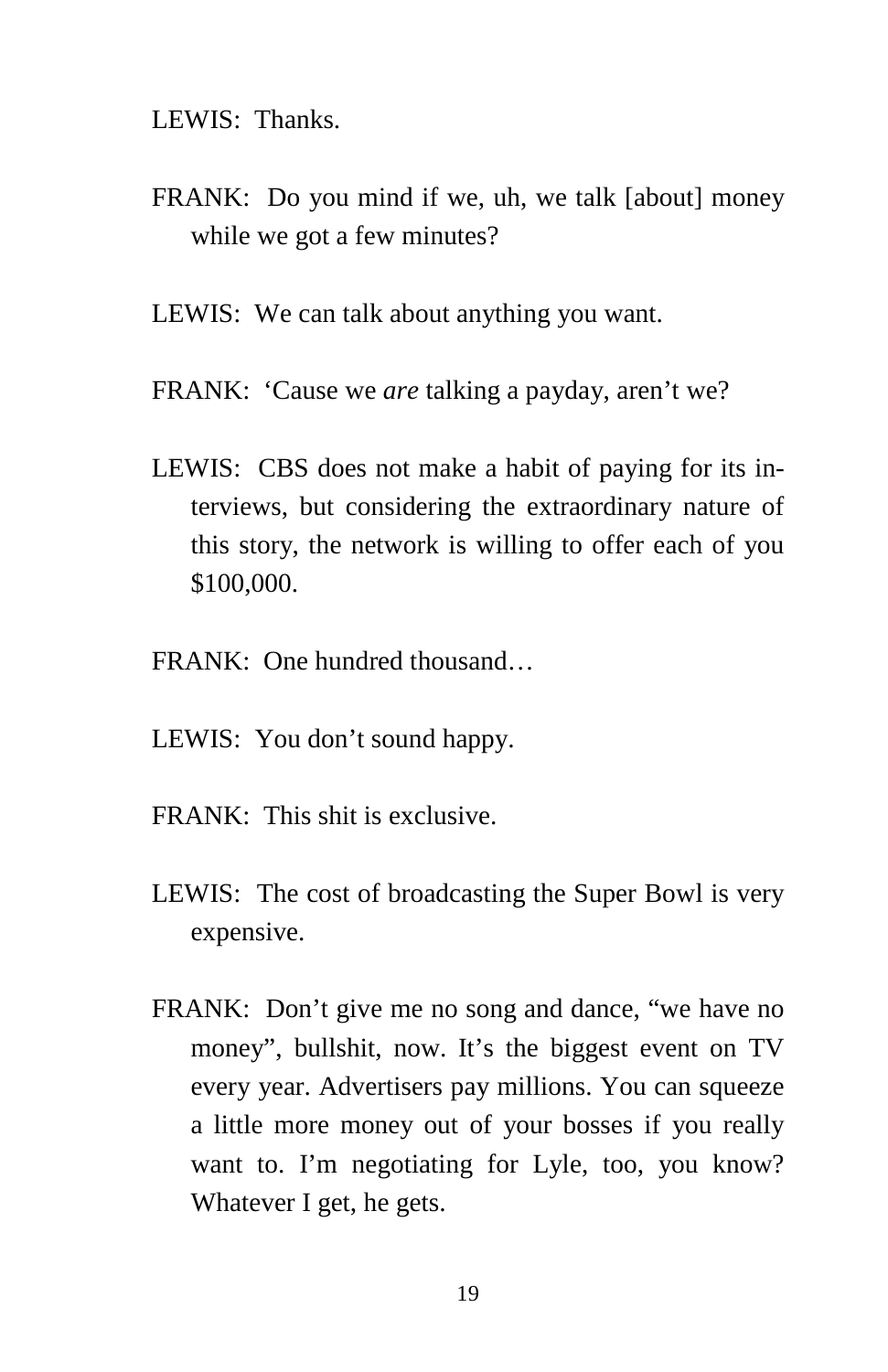- LEWIS: He's lucky to have you looking out for him.
- FRANK: That's what I'm saying.
- LEWIS: Then again, some might say it's the least you can do.
- FRANK: Huh?
- LEWIS: The man's in a wheelchair.
- FRANK: Hold on, now. I didn't come here for no hatchet job.
- LEWIS: There's no reason to get defensive. I was simply stating a fact.
- FRANK: Yeah, but see, whenever guys like you call me, they start by asking things like, "Mr. Baker, do you miss playing football?"; "Mr. Baker, what made you such a hard hitter?"; "Mr. Baker, tell us what you think of all the head injuries." But all that's a build-up to the big one: "Mr. Baker, do you have any regrets about what you did to Lyle Turner?" What I did—like I'm a Nazi or something, like I committed a crime.
- LEWIS: I thought I made it very clear that this is to be about the play that injured Mr. Turner—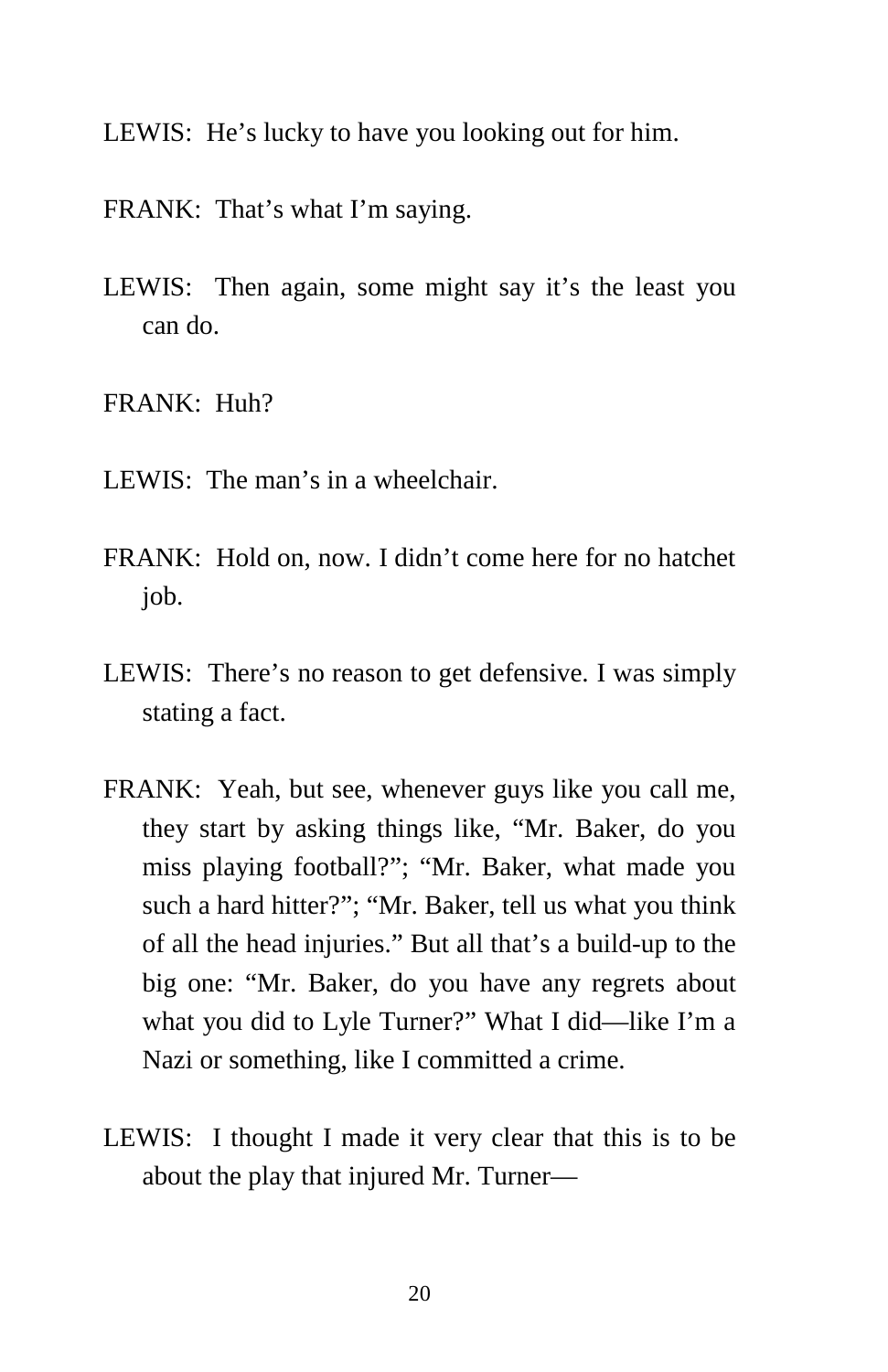- FRANK: That's all you want to talk about? I had a whole career—
- LEWIS: No, but it has to be a key part of the interview—
- FRANK: Says who?
- LEWIS: Says me, says CBS. It's all right here in the contract.
- *(LEWIS takes a contract from his briefcase.)*
- FRANK: Contract…?
- LEWIS: That's right.
- FRANK: You didn't mention any contract on the phone.
- LEWIS: I think I did.
- FRANK: You didn't.
- LEWIS: Well, I have it here now. Take a few minutes to read it.
- FRANK: I don't read contracts; my lawyers do.
- LEWIS: We need an answer tonight.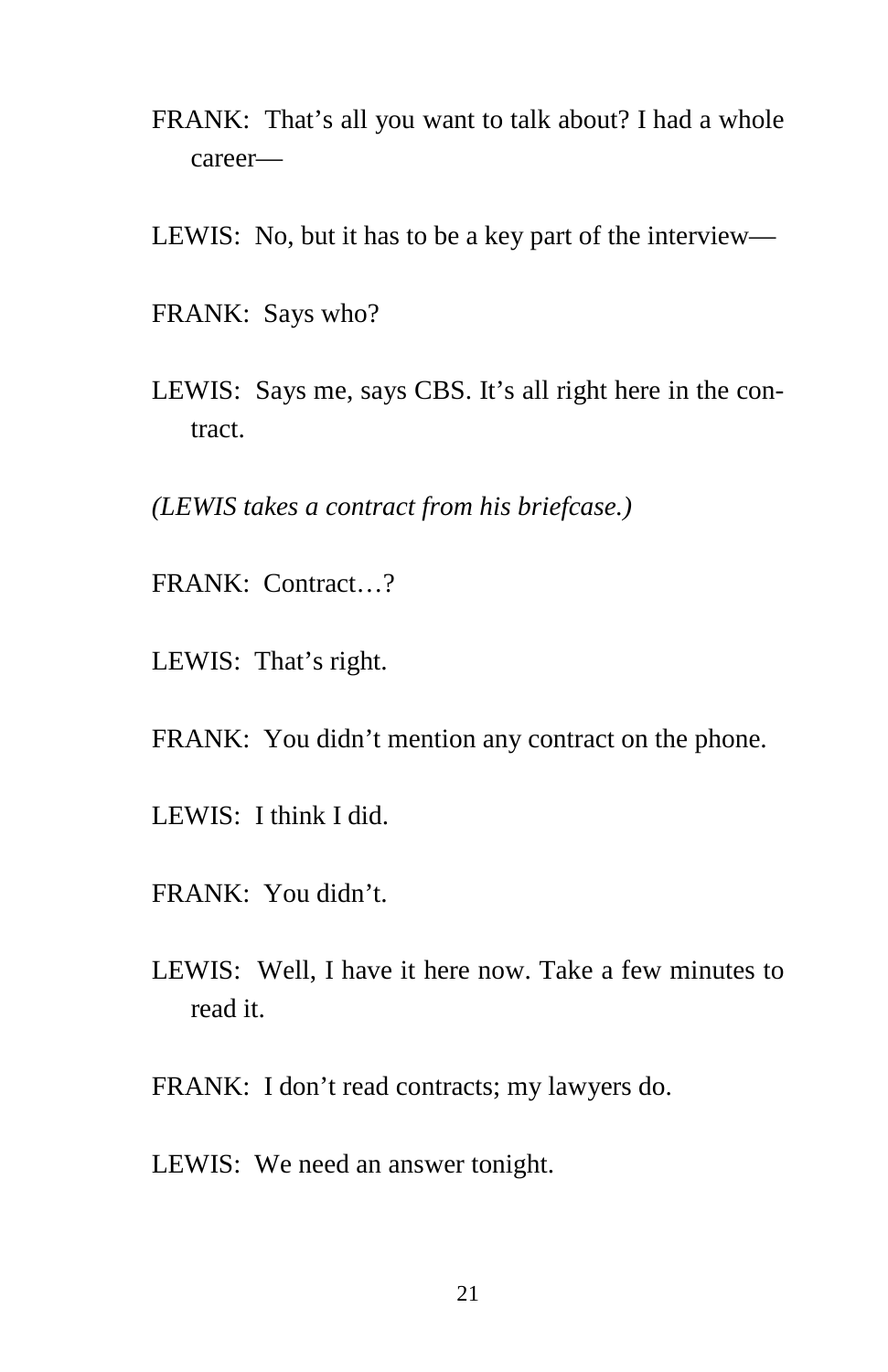- FRANK: Tell you what: you show me some cash, I sign it right now. No cash, no sign.
- LEWIS: It doesn't work that way.
- FRANK: Then educate me, Mr. Segment Producer.
- LEWIS: You sign; I sign; I take it back to the network; and on the day of your appearance you receive payment.
- FRANK: What, no signing bonus?
- LEWIS: I'm afraid not. It's not like football.
- FRANK: How the hell would you know?
- LEWIS: I'm talking about the TV end of things.
- FRANK: I don't like this. I don't like this one bit.
- LEWIS: Is that a requirement, Mr. Baker?
- FRANK: No, but I see how it is.
- LEWIS: How what is?
- FRANK: You fly me out here to Chicago, get me a nice room, but it sounds like you're just looking to take me down.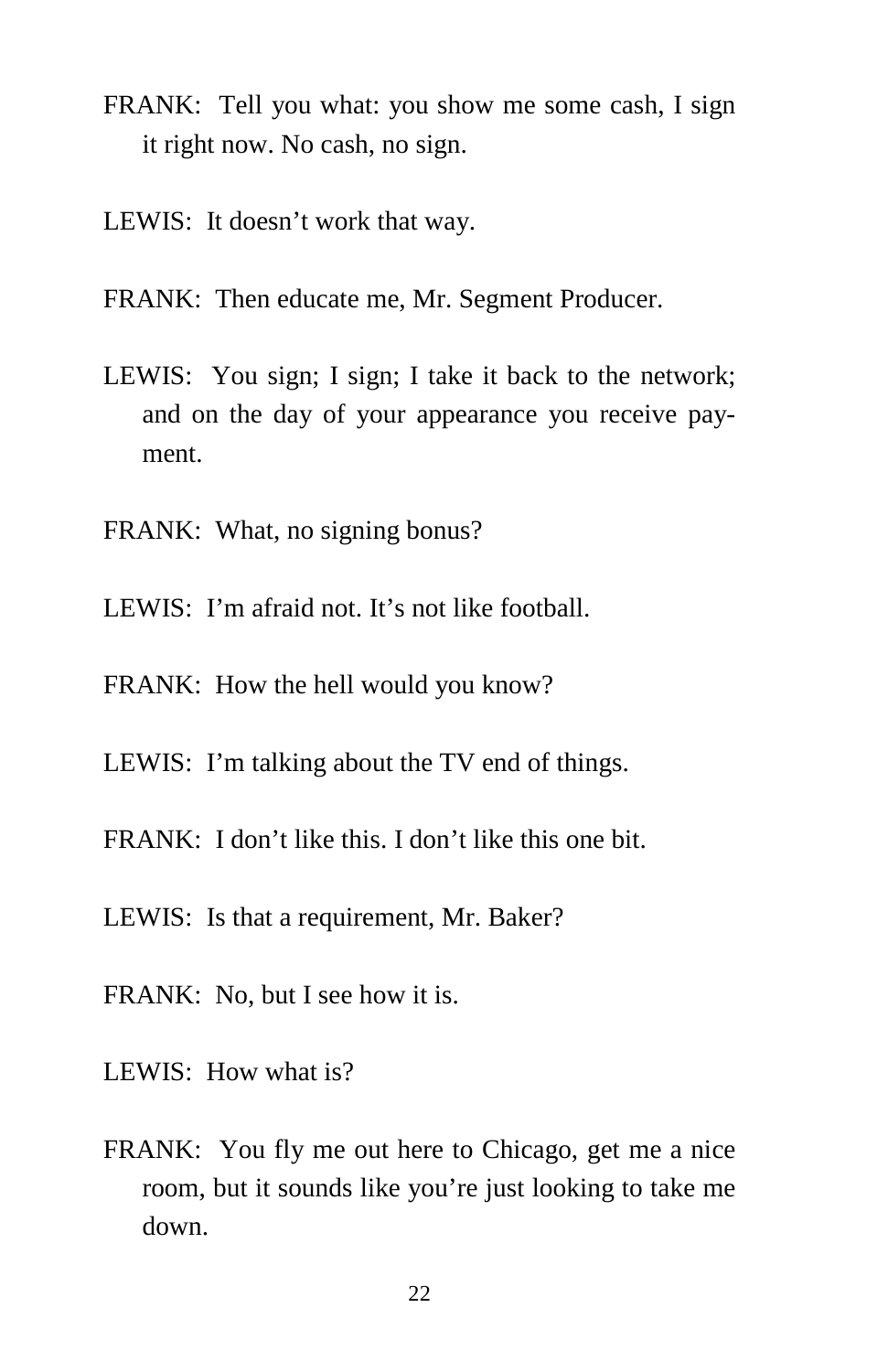- LEWIS: That's not it at all.
- FRANK: What is it, then?
- LEWIS: We just want the truth.
- FRANK: That's what they all say. See, I meet people like you all the time.
- LEWIS: People like me?
- FRANK: You come in here with your tailored suit and flashy cuff links and try to shove some kind of shady deal down my throat—
- LEWIS: Take a look. I assure you that this is standard policy.
- FRANK: I don't like surprises.

*(FRANK thumbs through the contract, not looking closely.)* 

LEWIS: That was an unfortunate miscommunication—

- FRANK: You can say that again.
- LEWIS: We're presenting you with an opportunity, Mr. Baker.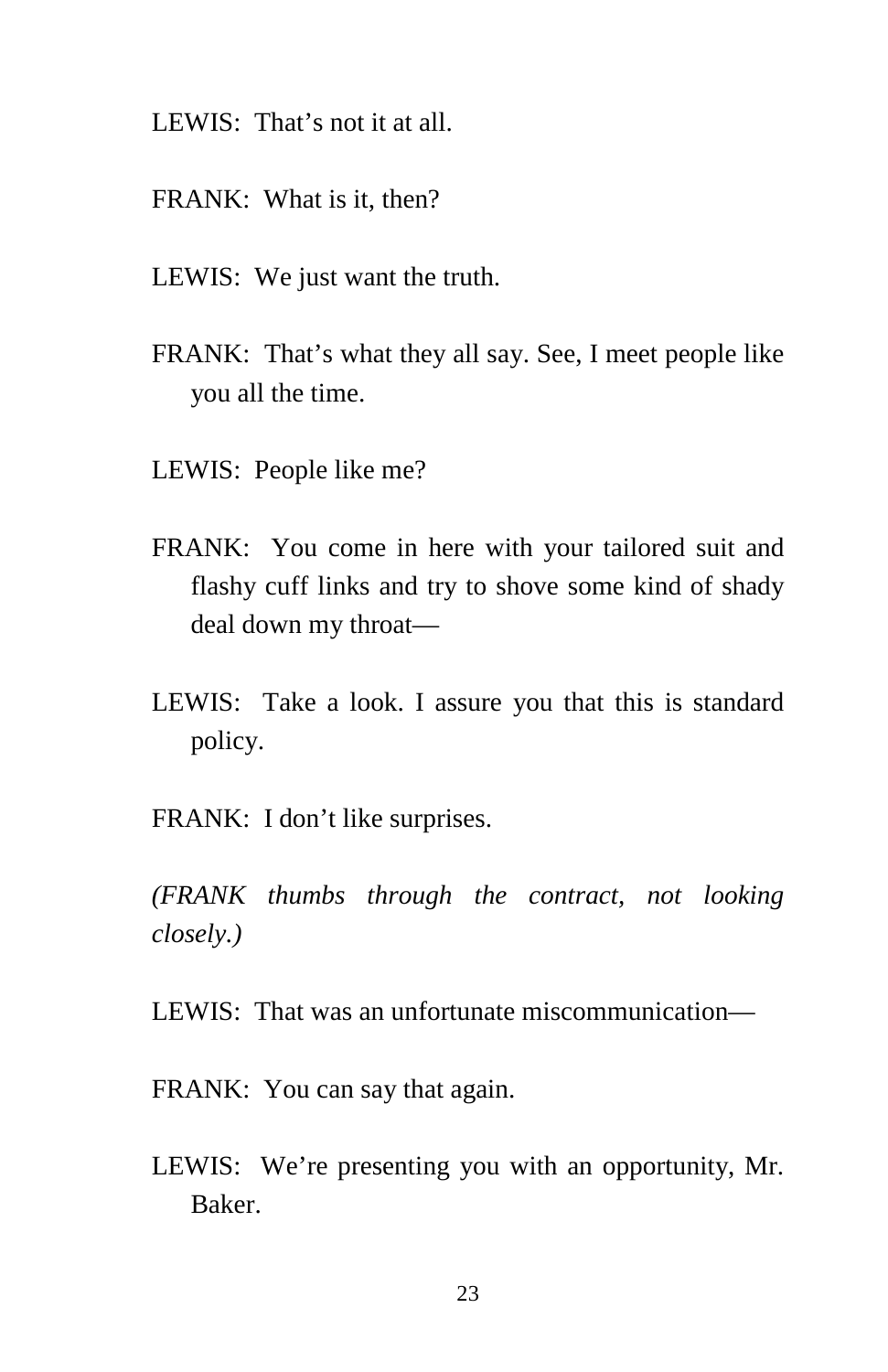FRANK: So I have no say in any of this.

- LEWIS: It's our show; it's our money. Now, we can end this right here if you'd like, if you're uncomfortable.
- FRANK: I didn't say I was uncomfortable, but I want to know, you know, what kind of stuff you're going to ask me before I think about putting anything in writing.
- LEWIS: Then perhaps we should get on with the preinterview. We'll deal with the contract later. Is that alright with you?
- FRANK: Yeah, fine, fine.
- LEWIS: Where would you like to do it? How about over here?
- FRANK *(Looking at TV)*: How about a little "D" Ravens...? Aw, look at that. They got holes like Swiss fucking cheese in that defense. Tighten up, tighten up!
- *(LEWIS takes out his cell phone, fiddles with it.)*
- LEWIS: I'm going to record this. Would you mind muting that?
- *(FRANK uses the remote to lower the TV sound further.)*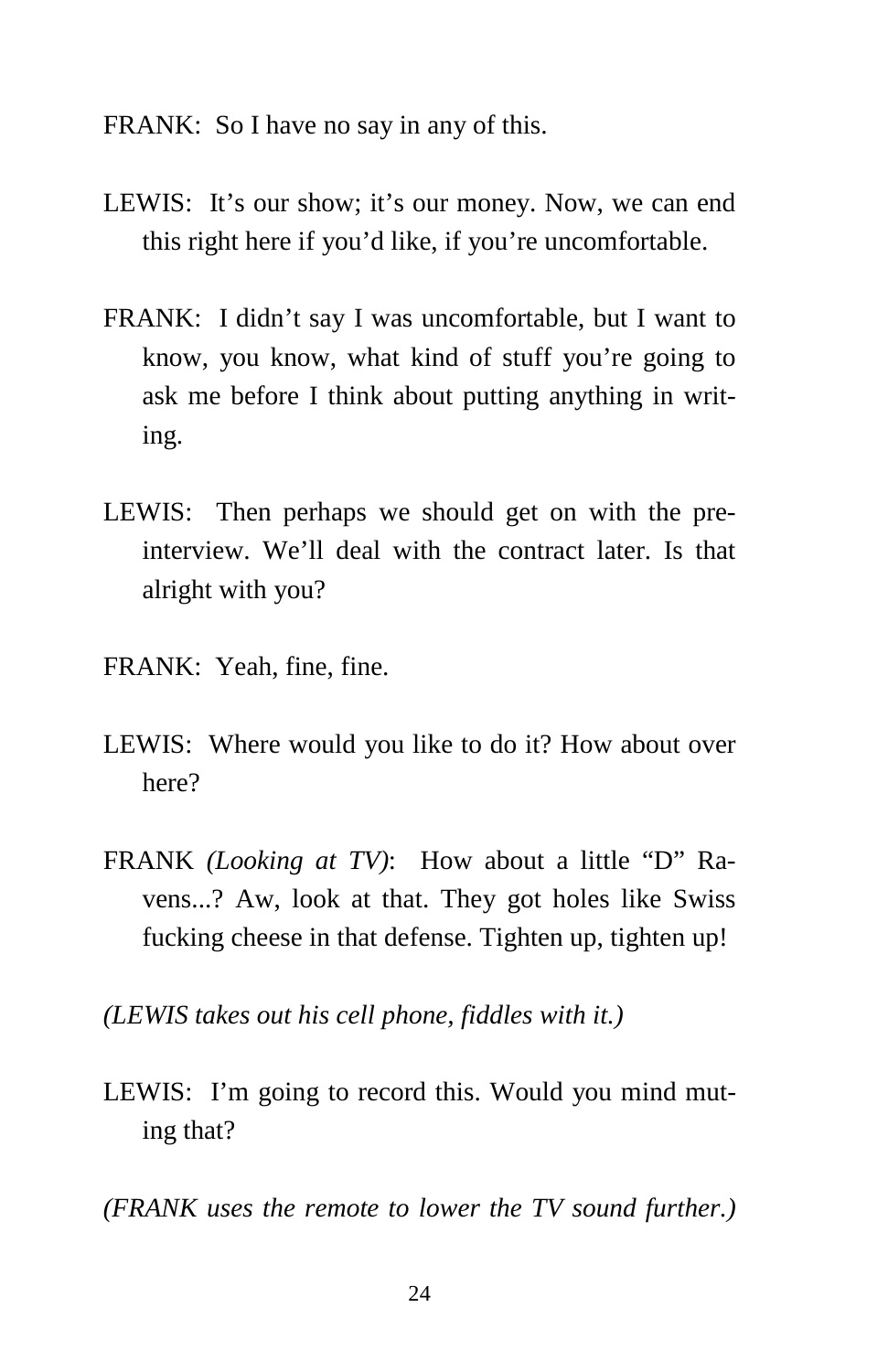FRANK: Do what you have to do.

LEWIS: Would you have a seat, please?

*(FRANK explores the mini-bar, finds some snacks: pretzels, chips, candy bars.)* 

- FRANK: I thought you were buying me dinner. Wasn't that the plan?
- LEWIS: Yes, but this might be better.
- FRANK: Not for me. I see they got a nice restaurant in the hotel.
- LEWIS: We need a quiet place.
- FRANK: Yeah, but see, I can't eat this shit—I got the sugar. I need something a little more, you know, substantial. I mean, ain't you hungry?
- LEWIS: I can wait.
- FRANK: Maybe we can do room service then. *(FRANK finds a menu.)* Let's see, what have we got here? *(FRANK scans the menu.)* I'm thinking a cheeseburger, maybe, or the Cobb salad…
- LEWIS: I'd go with salad, if I were you.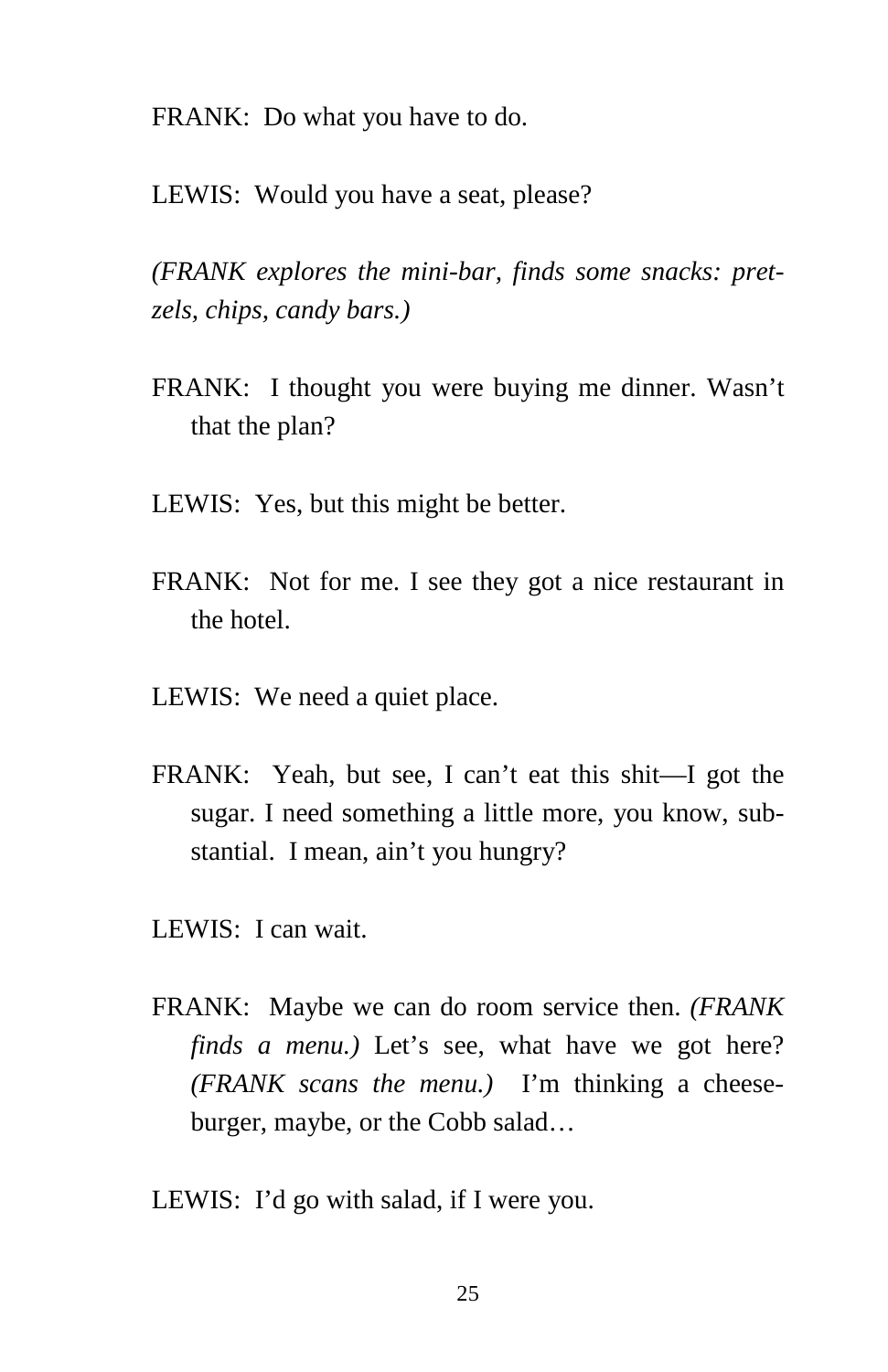FRANK: Why's that?

LEWIS: I don't eat ground beef anymore.

FRANK: Why not?

LEWIS: You never know what the hell is in it.

- FRANK: Sure you do: Beef.
- LEWIS: I'm saying the cattle industry is not in the best shape right now. I probably shouldn't be telling you this.
- FRANK: Tell me.
- LEWIS: It's just that with all these factory farms they have so many millions of heads of cattle—most of them getting sick from eating the corn they're fed.
- FRANK: What's wrong with corn?
- LEWIS: Well, physiologically, the bovine body isn't built to eat corn; it's built to eat grass. So, the animals get sick and farmers shoot them full of steroids and antibiotics, and before you know it they're rendering these broken down cows and grinding them into the patties we're—well, *you're*—eating.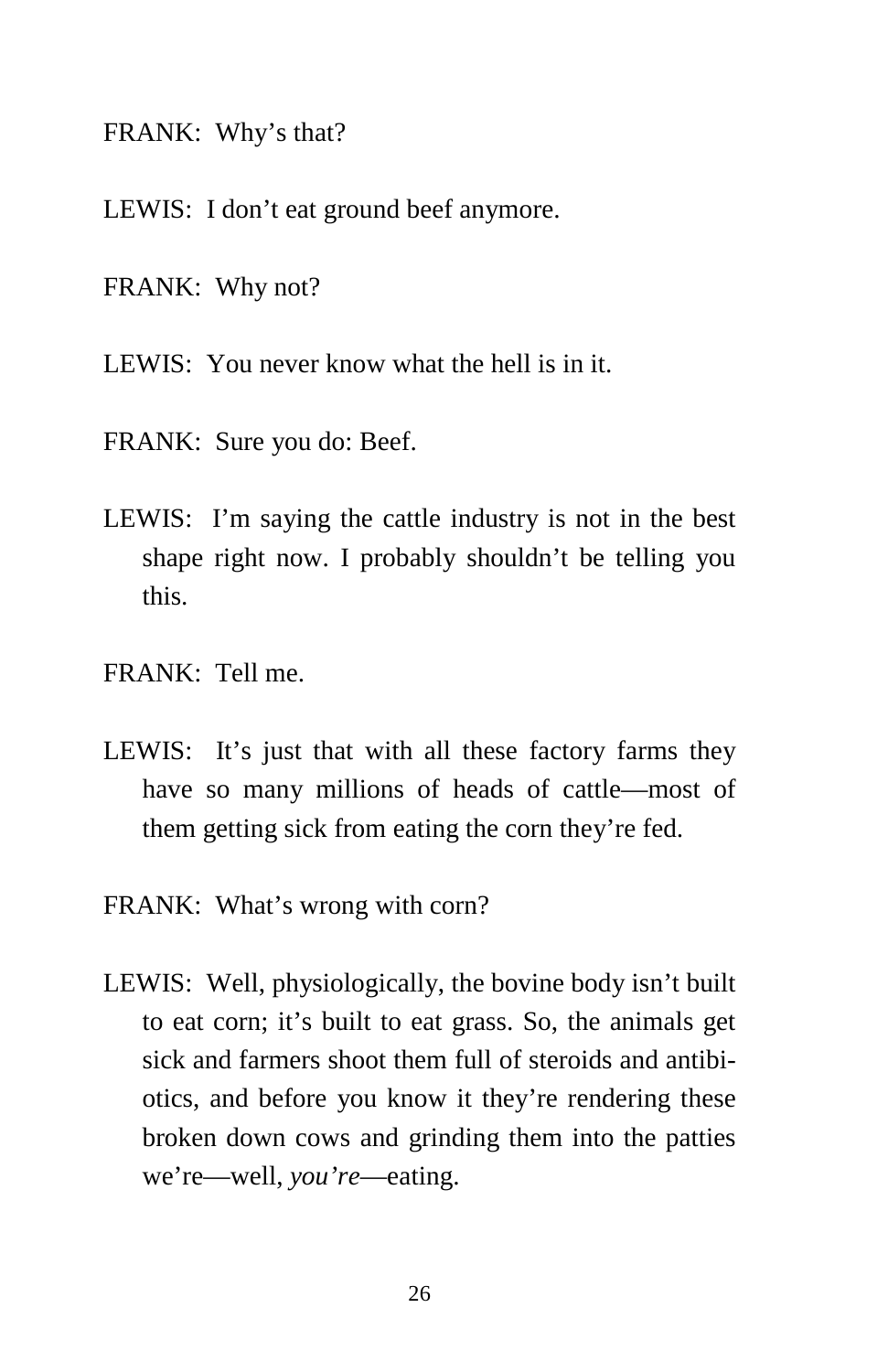- FRANK: That's fucked up. Still, a man has got to eat, Lewis. Maybe we could order out—Chinese or something. What do you say?
- LEWIS: That's not what I came for.
- FRANK: All business, huh?
- LEWIS: It shouldn't take long. We'll do this and I'll take you out for a nice steak.
- FRANK: I guess we're staying then.
- *(FRANK eats another cookie and sits.)*
- FRANK: How'd you know all that?
- LEWIS: All what?
- FRANK: You know, about the cattle.
- LEWIS: I read.
- FRANK: You know what I read? I read the sports pages, and all these years later you guys in the media still paint Lyle Turner and me as enemies, but I have no doubt that if circumstances had been different, Lyle and I might have been friends.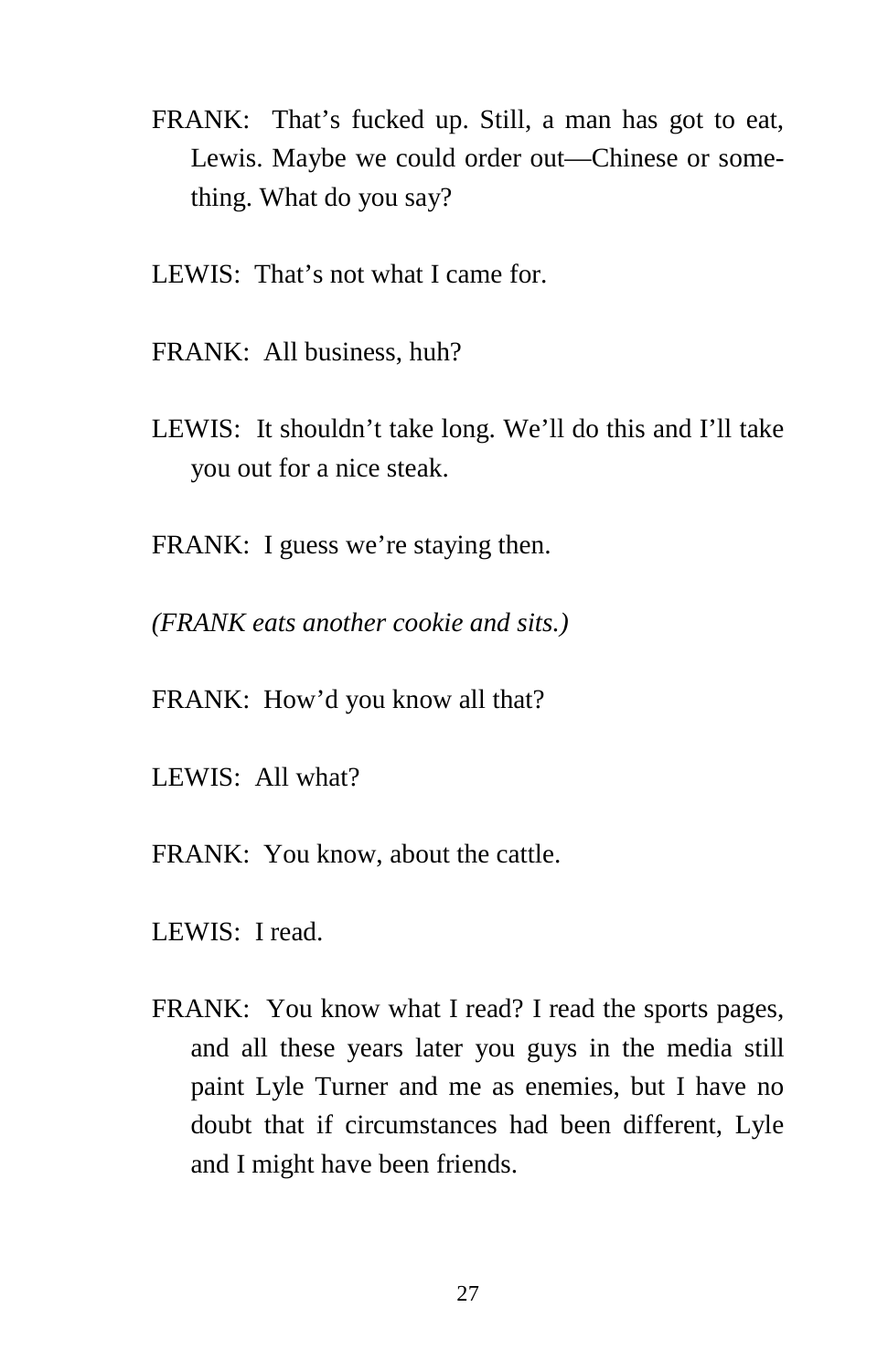#### LEWIS: You think so?

#### FRANK: Stranger things have happened.

- LEWIS: Okay now, I want to start with a couple of establishing questions—just to make sure I have some of the basic facts straight. *(LEWIS begins recording their conversation.)* This is a pre-interview with Frank Baker, recorded on January 19 *(Checks his watch)* at 7:21 pm. Just for background, you were an All-American at Nebraska.
- FRANK: That's right.
- LEWIS: The Oakland Raiders drafted you in 1979…
- FRANK: Uh huh.
- LEWIS: You played with them for ten years before being traded to the Bengals, where you played your final two years in the NFL.
- FRANK: Anybody with half a brain can tell you that shit. I thought you said you were a research guy.

LEWIS: I am.

FRANK: Then prove it. I want to see how good you are. How many career interceptions I got? [do I have?]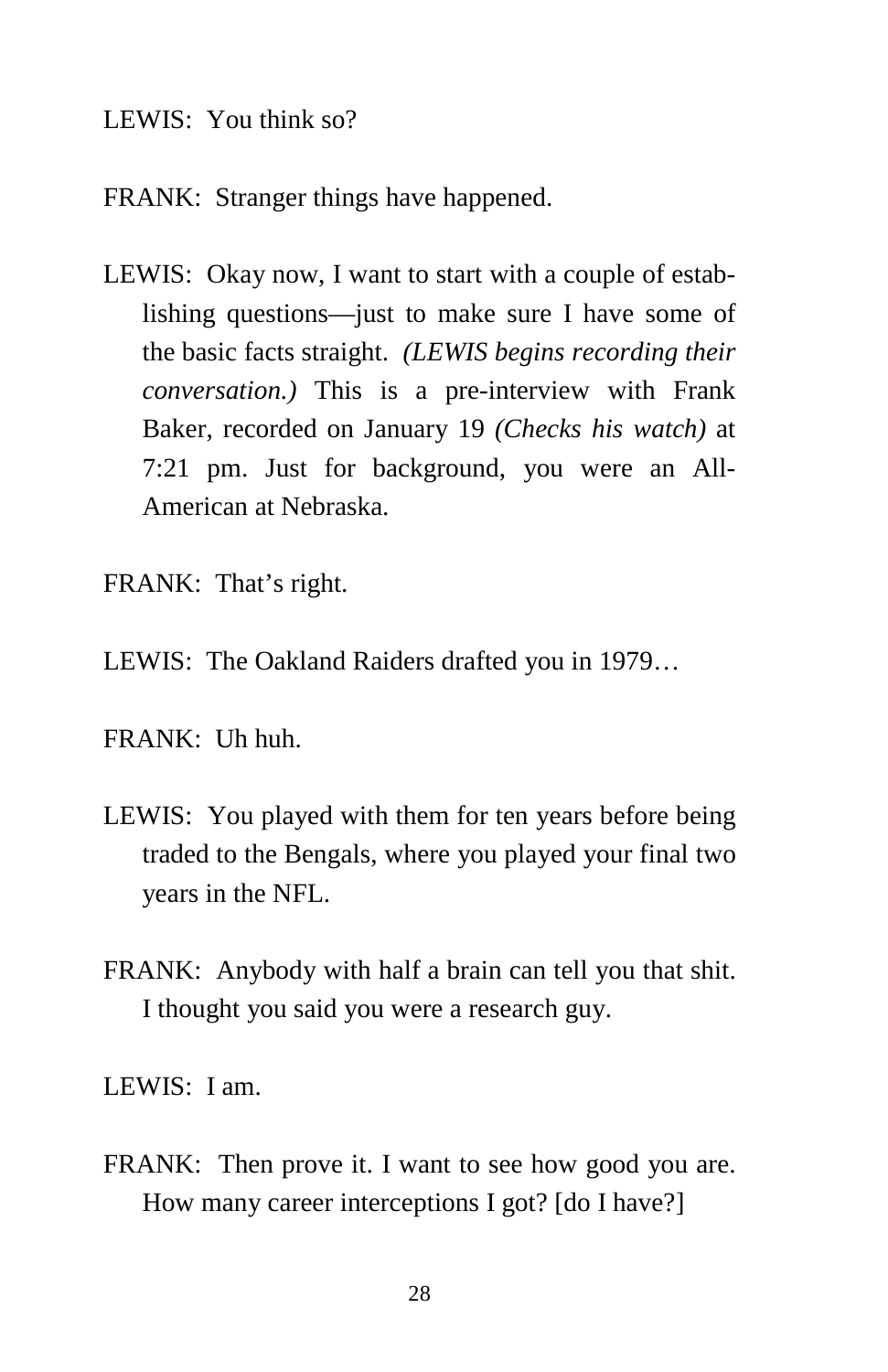- LEWIS: Is this a test?
- FRANK: Isn't everything?
- LEWIS: What do I get if I pass?
- FRANK: You get to play with the Assassin, baby.
- LEWIS: What if I don't want to play?
- FRANK: All you TV guys want to play. You want to peer behind the face mask, find out what made me the hardest-hitting, baddest motherfucker in the history of the NFL.
- LEWIS: I just want to ask you some questions.
- FRANK: Show me what you got, hotshot. You think you know all about what happened between me and Turner, so let's see what else you know. How many career interceptions do I have? Come on, humor me.
- LEWIS: You had 66 career interceptions.
- FRANK: Tackles?
- LEWIS: 1231.
- FRANK: How many games I play in?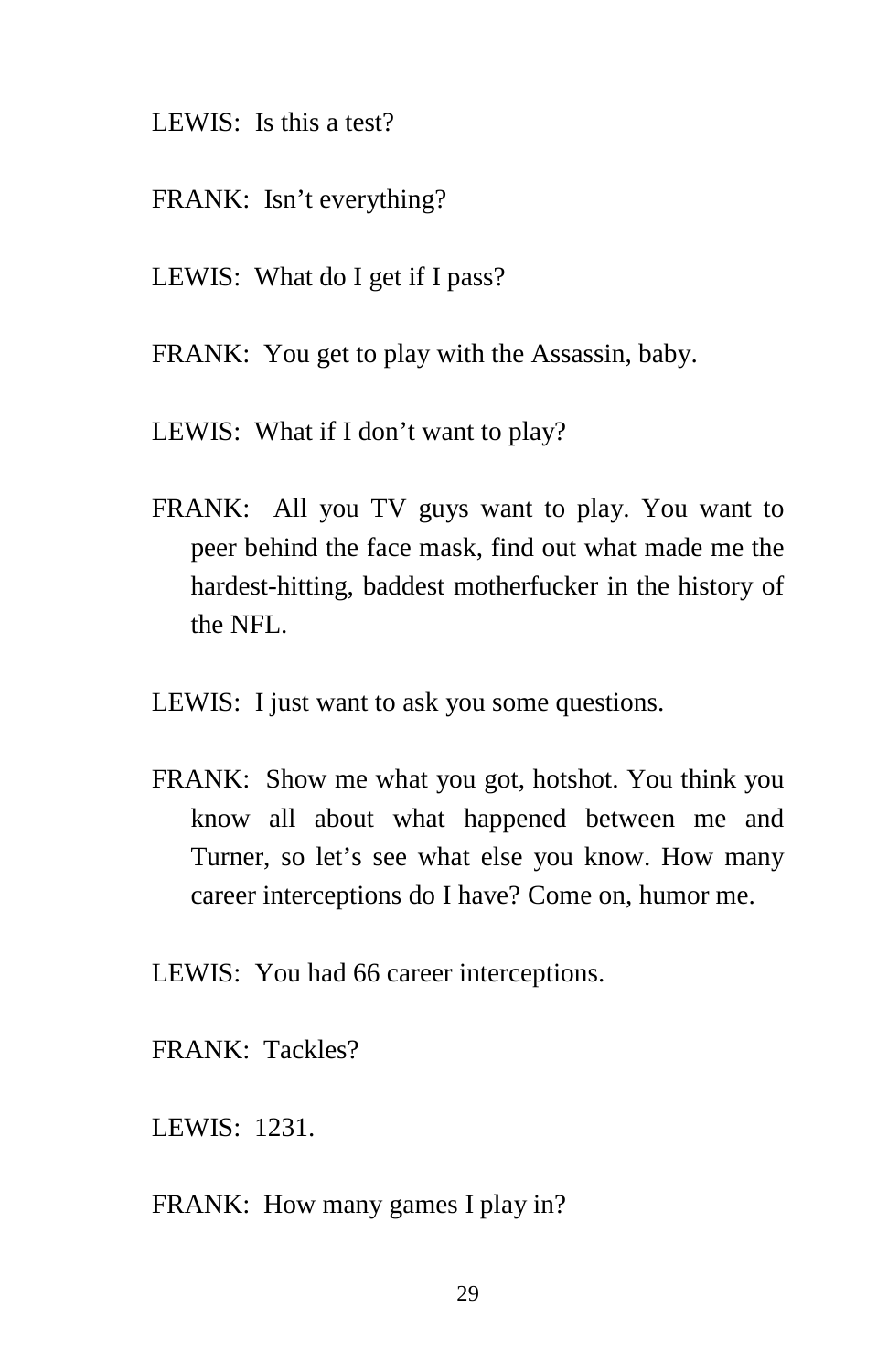LEWIS: 192.

- FRANK: You got all that in your head?
- LEWIS: I have a mind for numbers. Ask me who blocked the most passes in any year and I can tell you.
- FRANK: 1962.
- LEWIS: Ernie Reynolds with 12.
- FRANK: How many passes I block in my career?
- LEWIS: Safeties don't have the chance to block many passes, but you have a surprisingly high number: 7.
- FRANK: Shit, brother, you know more about me than I know about myself.
- LEWIS: Mr. Baker, there's a lot I don't know—a lot of things numbers can't tell you.
- $FRANK$ : Like what?
- LEWIS: You played for 12 years, longer than most players—especially at your position. How'd you manage that and not get hurt?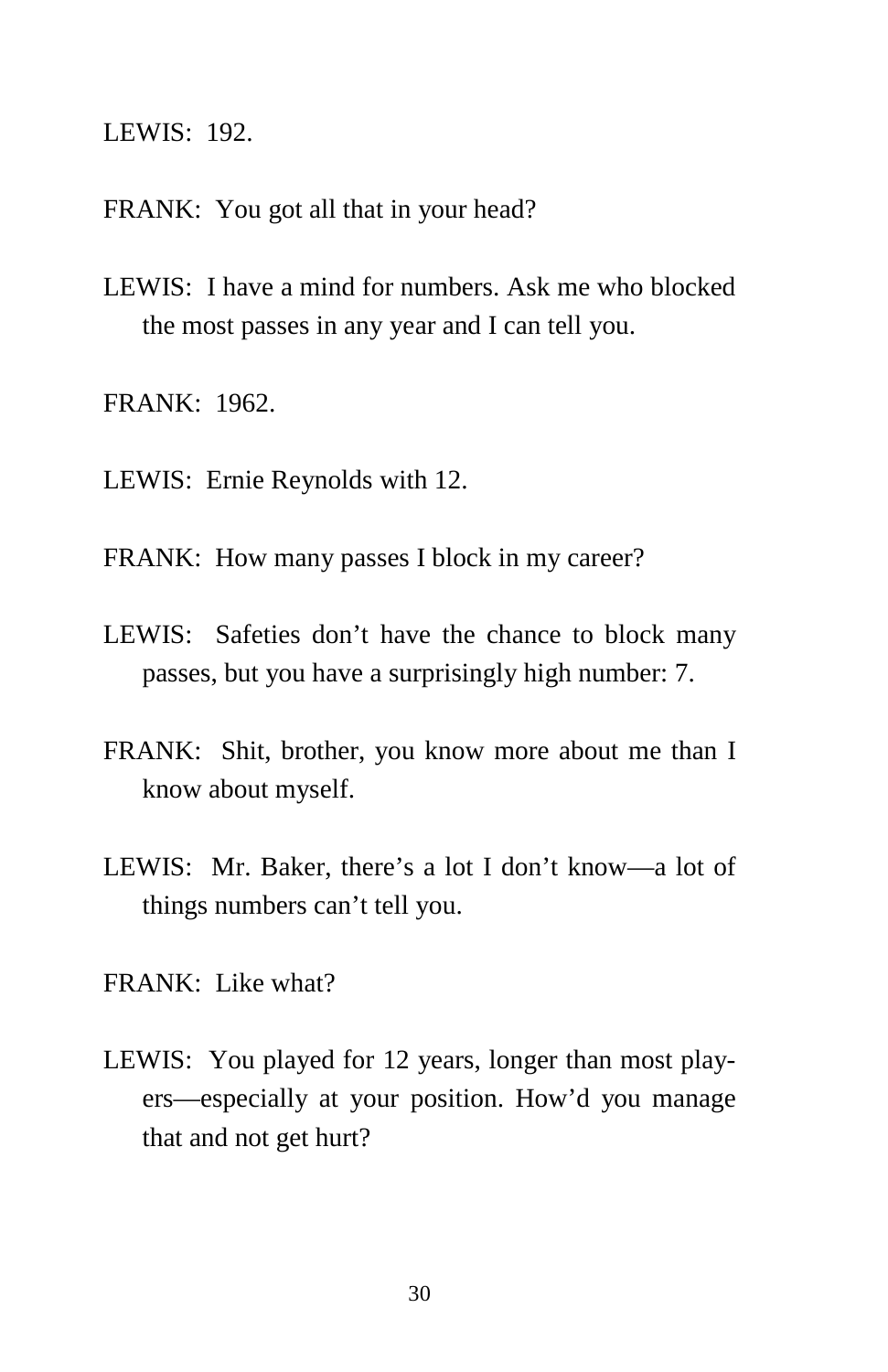- FRANK: Yeah, and we took a bigger pounding back then when the pads were thinner, less able absorb a hit. As far as I'm concerned, they coddle players today. They're supposed to be better physical specimens, but what, they pull a hamstring and they're out for three weeks. They sprain their ankle—the whole season is lost. No, these guys couldn't play the kind of football I did. They'd all be carried off the field on stretchers. Not me; I knew how to play the game.
- LEWIS: You got the chance.
- FRANK: What are you talking about?
- LEWIS: You tell me.
- FRANK: I read offenses not minds.
- LEWIS: You read them well. You were a take-noprisoners kind of type—got off on laying men out.
- FRANK: Got off how? You mean it turned me on or something? Where'd you read that?
- LEWIS: Maybe I read it somewhere. Maybe I just made it up.
- FRANK: That's okay: people used to make shit up about me all the time, but I thought you prided yourself on accuracy.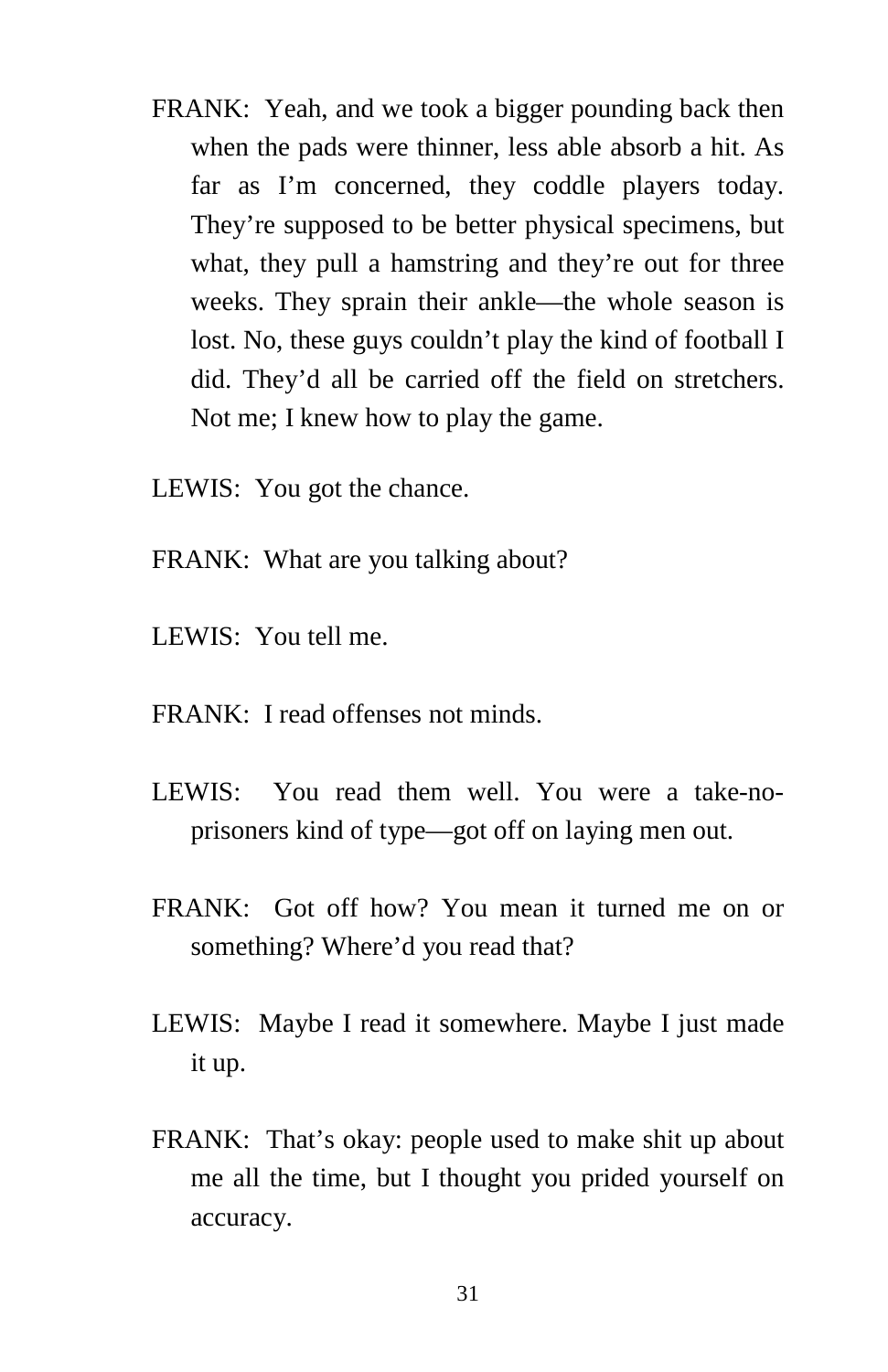- LEWIS: We all have our blind spots.
- FRANK: You ever see me play?
- LEWIS: Only on YouTube.
- FRANK: What'd you see?
- LEWIS: I saw the '83 Super Bowl when you hit Tommy Floyd so hard his helmet flew off.
- FRANK: Let me tell you: my only regret is I did not hit Floyd hard enough. The son of a bitch still caught the ball.
- LEWIS: But you won the Super Bowl.
- FRANK: We won the Super Bowl, but football is a game of individual plays. If I could have that play back I'd truly knock the shit out of him.
- LEWIS: You can't hit people like that anymore.
- FRANK: What would they do—suspend me for a couple of games, dock me some pay?
- LEWIS: The league can take serious action in extreme cases—
- FRANK: What extreme cases?